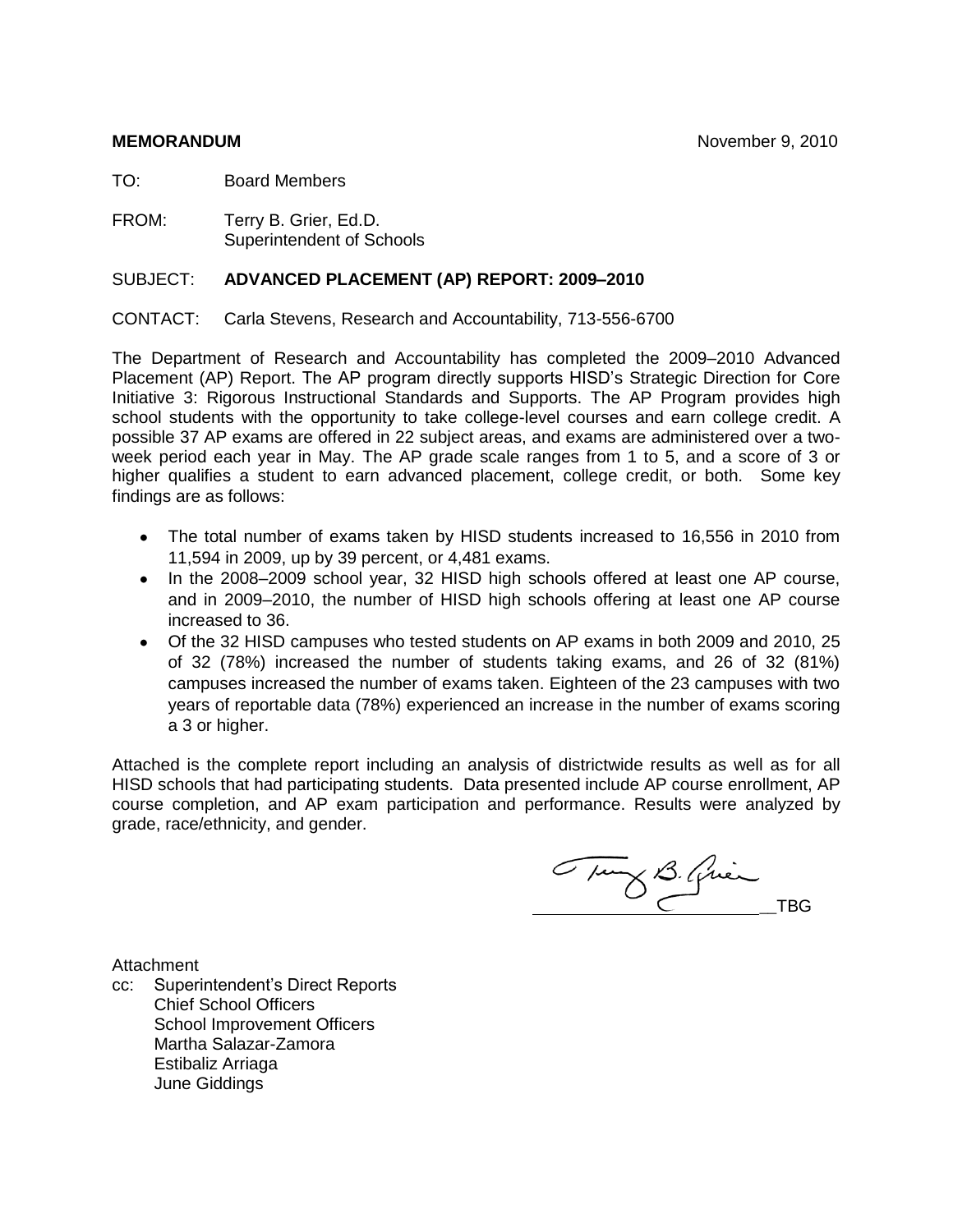

# Educational Program Report

# Advanced Placement (AP) Report 2009–2010

**Department of Research and Accountability Houston Independent School District**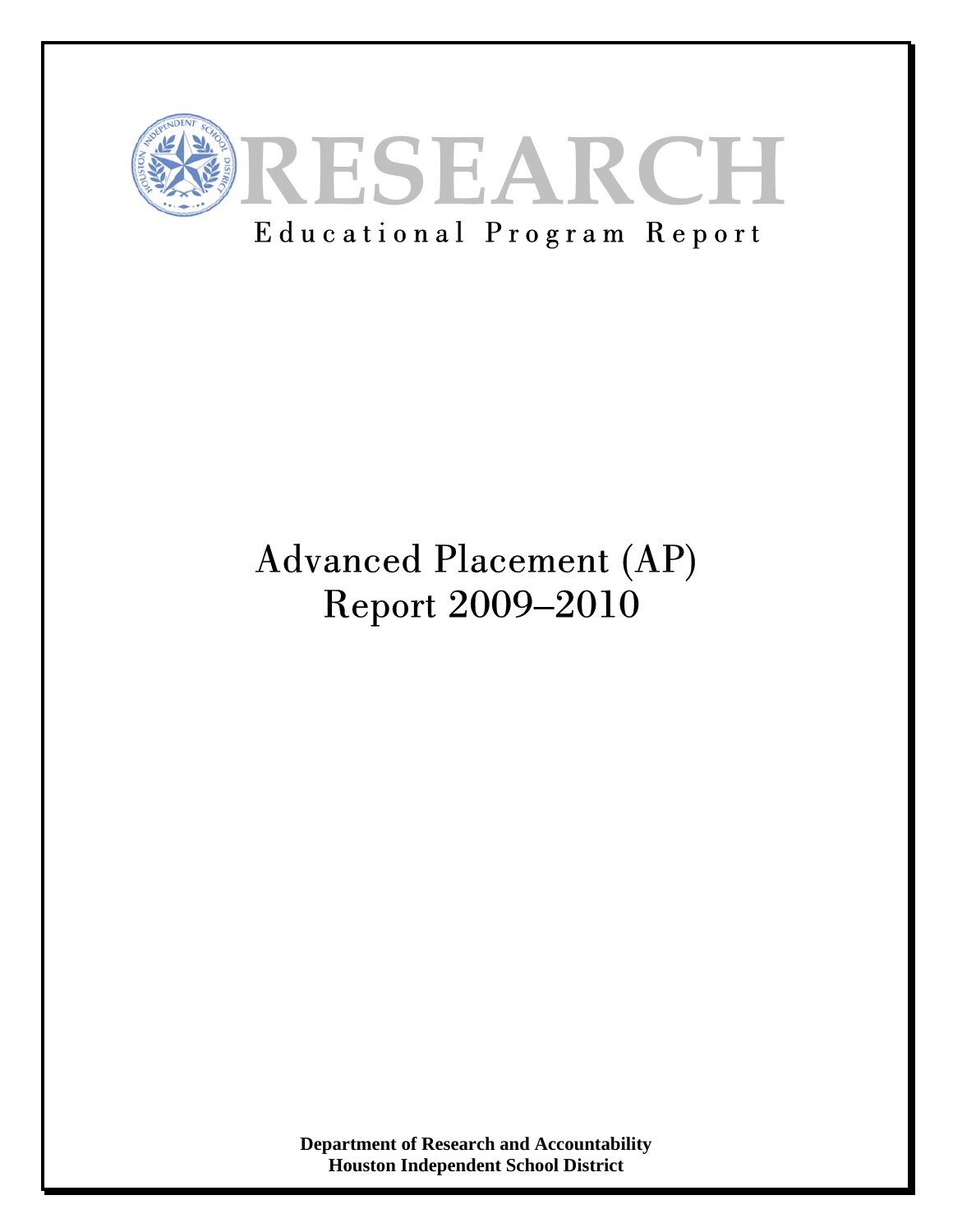

# **2010 Board of Education**

**Greg Meyers PRESIDENT** 

 **Paula M. Harris**  FIRST VICE PRESIDENT

 **Diana Dávila**  SECOND VICE PRESIDENT

 **Carol Mims Galloway SECRETARY** 

 **Anna Eastman**  ASSISTANT SECRETARY

**Michael L. Lunceford Lawrence Marshall Harvin C. Moore Manuel Rodríguez Jr.** 

 **Terry B. Grier, Ed.D.**  SUPERINTENDENT OF SCHOOLS

 **Carla Stevens**  ASSISTANT SUPERINTENDENT DEPARTMENT OF RESEARCH AND ACCOUNTABILITY

 **Susan L. Walden, Ph.D. Chih-Hsun Huang, Ed.D.**  RESEARCH SPECIALIST

 **Dora A. Tamez**  APPLICATION SPECIALIST

 **Michael Thomas Luellen Bledsoe**  RESEARCH MANAGER

# **Houston Independent School District**

Hattie Mae White Educational Support Center 4400 West 18th Street Houston, Texas 77092-8501

Website: www.houstonisd.org

It is the policy of the Houston Independent School District not to discriminate on the<br>basis of age, color, handicap or disability, ancestry, naitonal origin, marital status, race,<br>religion, sex, veteran status, or politic programs and activities.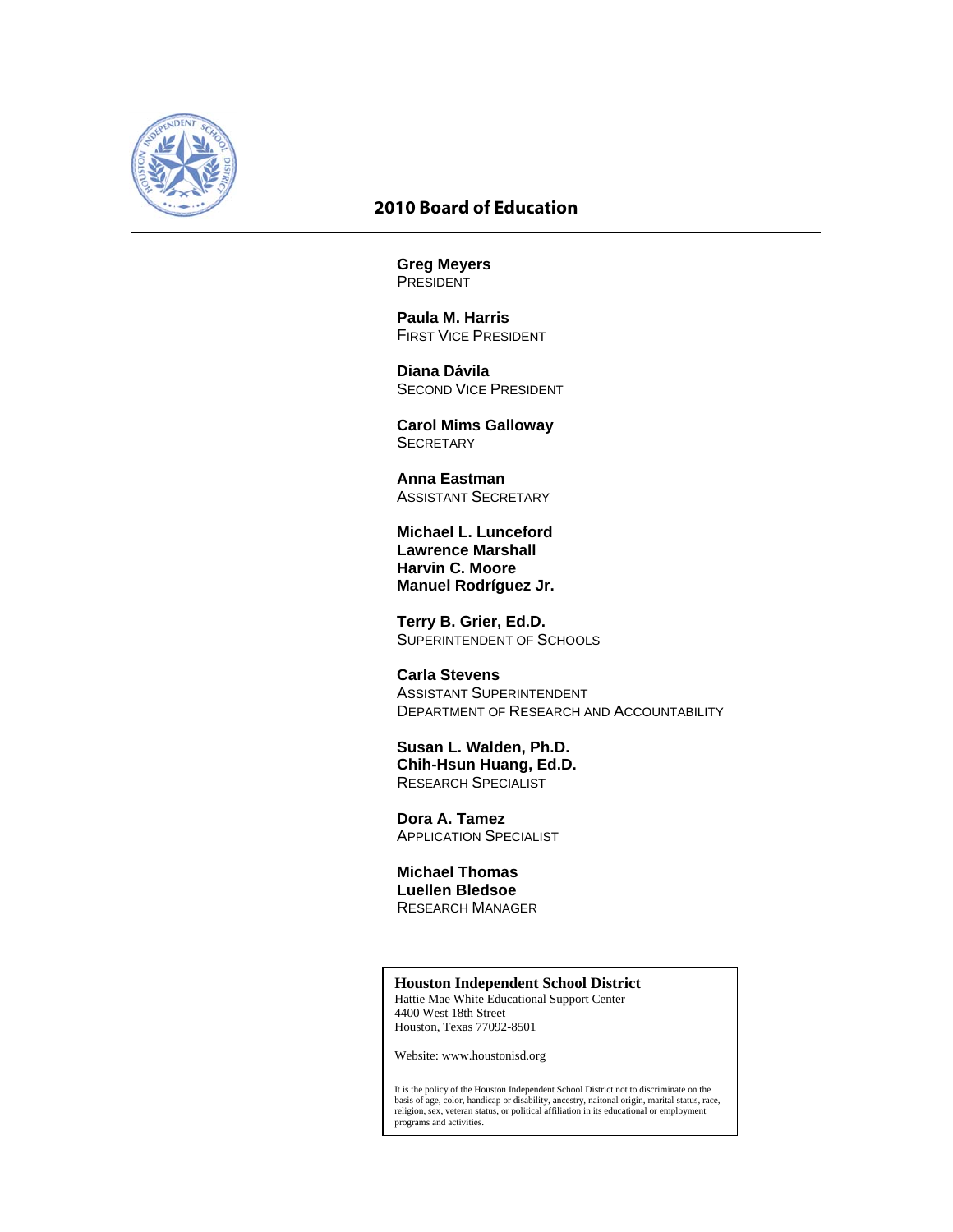# **Advanced Placement 2009–2010**

# **Introduction**

The College Board's Advanced Placement (AP) Program provides participating students with the opportunity to take college-level courses while still in high school and earn college credit, advanced placement, or both. A possible 37 examinations, covering 22 subject areas, are administered in May at participating schools. Ninety percent of colleges and universities grant credit, placement, or both to students receiving a qualifying score on an AP exam (usually 3 or higher on a scale of 1 to 5). Studies show that students who take AP courses and exams are more likely to succeed in college. Families may experience financial benefits if their child receives advanced placement, college credit or both.

Other benefits afforded to students include opportunities that lead to scholarships or recognition. The Siemens Awards for Advanced Placement is a scholarship with an award ranging from \$2,000 to \$5,000 given to two students (one male and one female) from each of the 50 states, and the AP program also offers a number of Scholar Awards to AP students who have shown outstanding achievement, which is acknowledged on any grade report that is sent to colleges the following fall. In addition, teachers involved in the AP program benefit from professional development opportunities such as workshops and Summer Institutes (College Board, AP Central, 2008g). For the 2009–2010 school year, HISD schools had all courses labeled as "AP" authorized through the College Board AP Course Audit process. This audit process will ensure that quality courses meeting "AP" requirements are being offered, and that colleges and universities have a venue to review authorized courses offered by secondary schools (College Board, AP Central, 2008f).

# **Administration**

The Educational Testing Services (ETS) mails out the AP exams along with other exam-related materials to participating schools in April or early May. The AP exams are administered each year in May over a two-week period. Once testing is completed, all AP exams are returned to ETS.

# **Scoring**

Each examination subject is graded on a scale of 1 (No recommendation) to 5 (Extremely well qualified). Typically, scores of 3 or above qualify a student to receive advanced placement, college credit, or both. Multiple-choice sections are scored by computer. The free-response section is typically scored using a three-step process: development of preliminary scoring standards, establishment of final scoring standards, and the reading. AP examinations may be compared from one year to another through equating (College Board, AP Central, 2004).

# **Methods**

# **Data Limitations**

The College Board receives AP data from the Educational Testing Service (ETS). It is important to understand that the extracts are made from a "live" data base that changes from one day to the next as scoring and adjustments to individual student records progresses in the months following the examination administration. **Therefore, discrepancies may exist between the three sources of data that are used for AP exam reporting purposes, namely the College Board Reports (hard copy), the AP Online Score Reports, and the College Board (electronic) data file based on the time of the data extract.** AP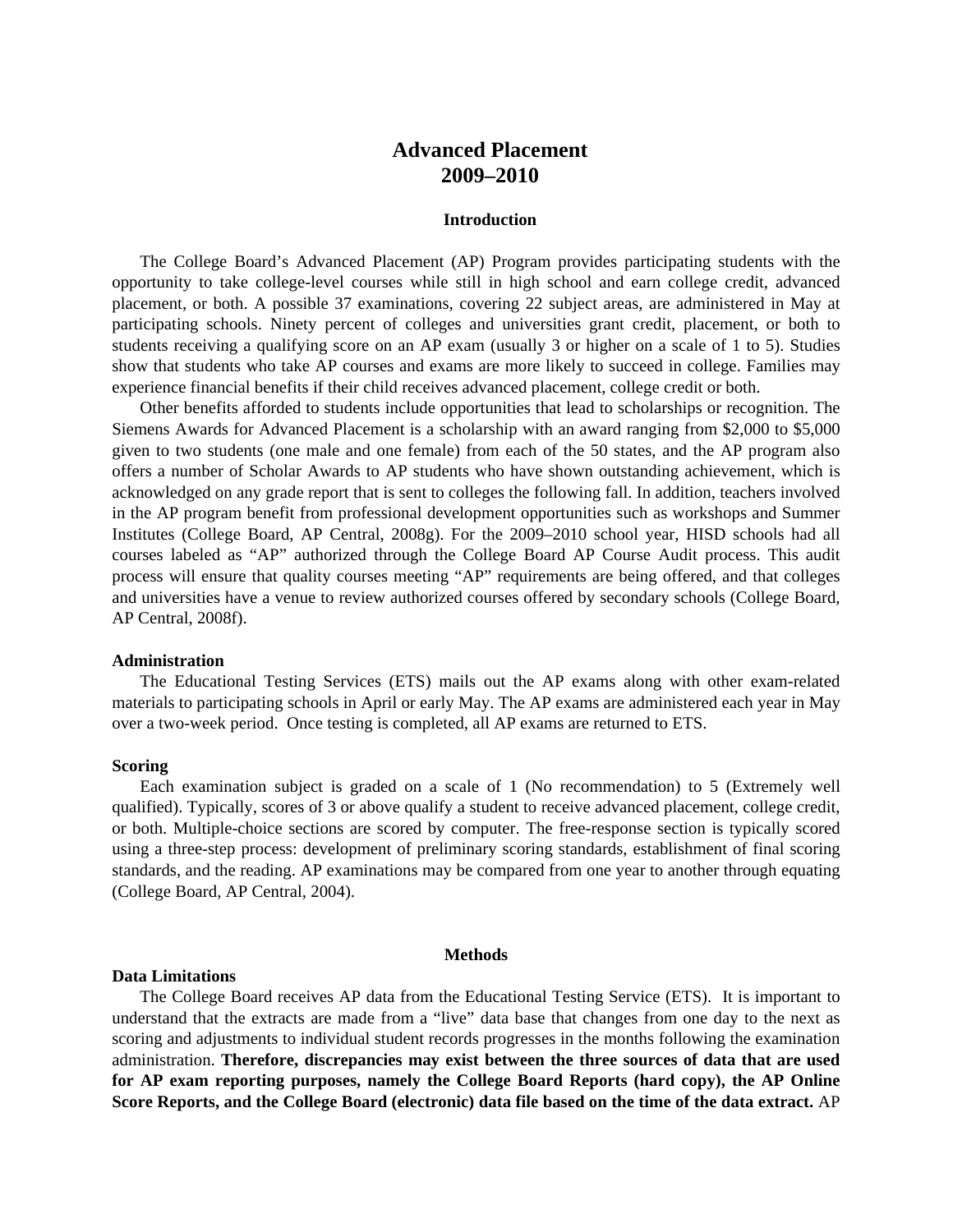data for prior years were extracted from the most recent, updated files available at the time of the present report, and data for the current school year were extracted from the August 14, 2010 electronic files. Data for the state of Texas is included in the College Board Report, but this information is also available by late November on the College Board website. The Texas data may differ from these two sources.

\_\_\_\_\_\_\_\_\_\_\_\_\_\_\_\_\_\_\_\_\_\_\_\_\_\_\_\_\_\_\_\_\_\_\_\_\_\_\_\_\_\_\_\_\_\_\_\_\_\_\_\_\_\_\_\_\_\_\_\_\_\_\_\_\_\_\_\_\_\_\_\_\_\_\_\_\_\_\_\_\_\_\_\_\_\_\_\_\_\_\_\_\_\_\_\_\_\_\_\_\_\_\_\_

To provide disaggregated student level demographic information, the College Board AP electronic databases were matched to the Public Education Information Management System (PEIMS) database, and the Chancery End-of-Year (EOY) data files. Since the PEIMS database reflects a snapshot taken on the last Friday in October, those students who were not present would not be included in the database. Students who were identified as enrolled in AP courses were required to be active students as of the EOY database and to have completed the course with a final semester grade or final grade in both the fall and spring semesters of a full year course.

# **Participants**

Longitudinal test performance from 2005–2010, along with demographic information supplied by students, was reported to HISD for each participating campus by the College Board via printed reports and an electronic database (September, 2009 and August 14, 2010). The 2010 global scores for test performance by subject were extracted from the 2010 College Board Report. These data, together with enrollment data from PEIMS and Chancery, were analyzed. State level data, including the number of AP subject tests taken along with the percentage of scores that were 3 or above, were extracted from the 2009–2010 College Board Reports. Participation rates for juniors and seniors were calculated by dividing the number of students tested by the PEIMS snapshot of fall enrollment for the same group. Participation rates for juniors and seniors were calculated across the district and by school.

The number of students eligible to complete AP courses consists of those enrolled in both semesters of a two-semester course as per the Chancery EOY database and/or those enrolled in a one-semester course. Completion percentages are based on the number eligible to complete and the number completing.

Course completion was determined by counting those students who received a semester average grade of 70 or higher for both semesters of a two-semester course or receiving a 70 or higher for a one-semester course. Once this was computed, it was divided by the total number of students who were eligible to complete.

Mean test scores by gender, race/ethnicity, and economic status for AP subjects were analyzed by comparing mean scores. For race/ethnicity, the number of Hispanic students combines the total populations for the Chicano/Mexican, Puerto Rican, and Other Hispanic racial/ethnic categories. To determine the percentage of students who scored 3 or above on AP subject tests by race/ethnicity, the total number of tests scoring a 3 or higher was divided by the total number of tests taken for each ethnic category.

# **Data Collection and Analysis**

The College Board reported test performance, along with demographic information supplied by the students to HISD. These data included results for all HISD schools that had participating students. These data, together with enrollment data from the Public Education Information Management System (PEIMS) database, were analyzed. Analyses were conducted using the aggregated data by grade, race/ethnicity, and gender. Results were analyzed districtwide and by campus level.

 $\overline{\phantom{a}}$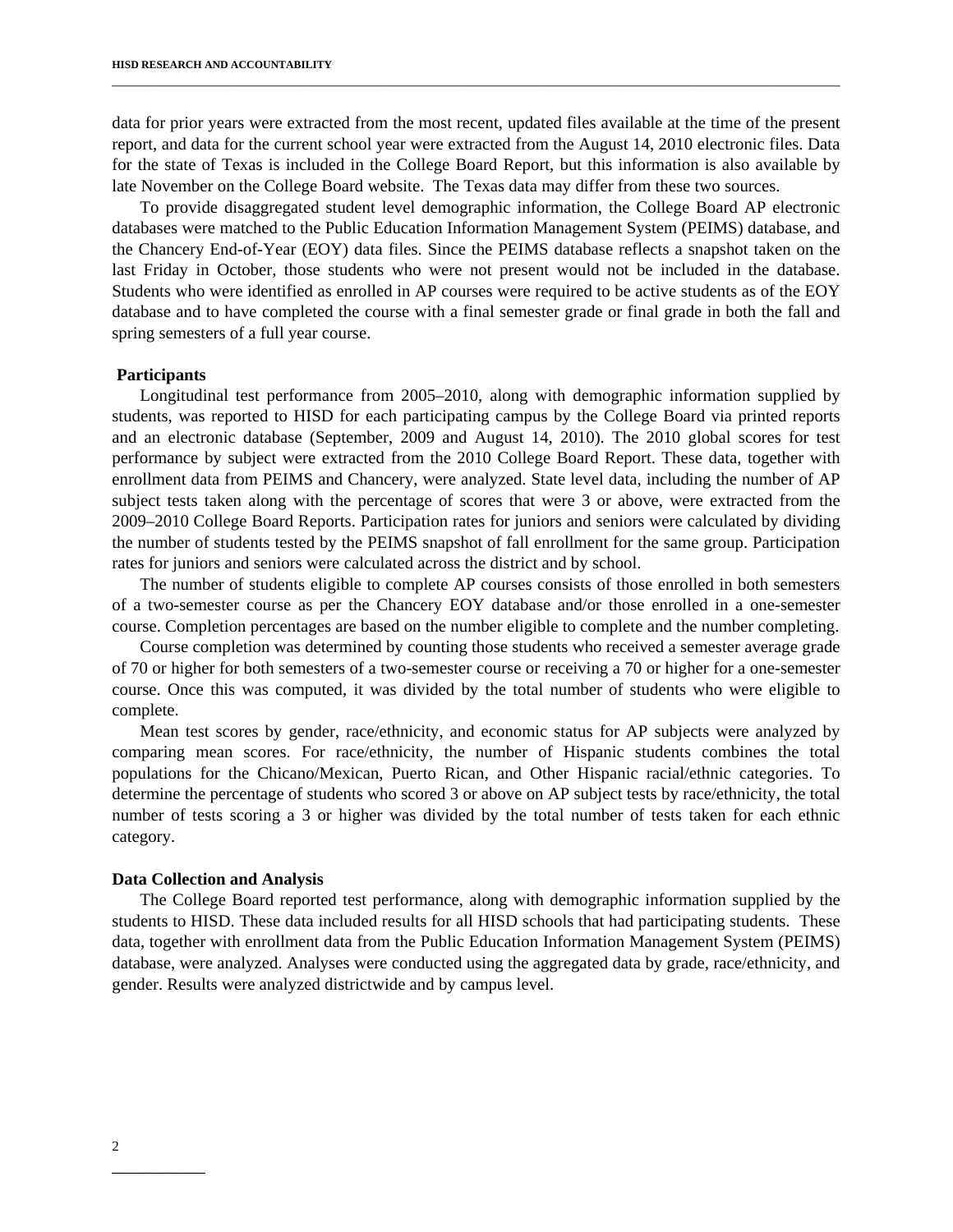# **Results**

**\_\_\_\_\_\_\_\_\_\_\_\_\_\_\_\_\_\_\_\_\_\_\_\_\_\_\_\_\_\_\_\_\_\_\_\_\_\_\_\_\_\_\_\_\_\_\_\_\_\_\_\_\_\_\_\_\_\_\_\_\_\_\_\_\_\_\_\_\_\_\_\_\_\_\_\_\_\_\_\_\_\_\_\_\_\_\_\_\_\_\_\_\_\_\_\_\_\_\_\_\_\_\_\_** 

# **Districtwide Participation**

The total number of exams taken by HISD students increased to 16,556 in 2010 from 11,594 in 2009, up by 39 percent, or 4,481 exams. The percent of exams scored at a 3 or higher was 38 percent, a decrease of 4 percentage points from 2009. District data for 2008–2009 were drawn from the corrected electronic file provided by the College Board and only included exams taken by HISD high school students. **Figure 1** shows the percent of students in grades 10–12 who completed an AP course, the percent who took an AP exam, and the percent who passed an AP exam from 2006 to 2010. Percentages are based on grades 10–12 enrollment.





Note: Completion of an AP course is defined as receiving a passing grade at the end of the course.

- Since the 2005–2006 school year, the percentage of students in grades 10 through 12 who took at least one AP exam has increased from a low of 14 percent in 2005–2006 to a high of 24 percent in 2009–2010.
- The percentage of HISD students in grades 10 through 12 who completed at least one AP course has increased slightly from 22 percent in 2005–2006 to 24 percent in 2009–2010.
- Seven percent of HISD students enrolled in grades 10-12 passed at least one AP exam in 2008– 2009 and 2009–2010, up slightly from 6 percent from the 2005–2006 through the 2007–2008 school years.

# **AP Course Offerings**

 **Figure 2** shows the distribution of AP courses offered in district high schools for the 2009–2010 school year.

 $\mathcal{L}_\mathcal{L}$  , which is a set of the set of the set of the set of the set of the set of the set of the set of the set of the set of the set of the set of the set of the set of the set of the set of the set of the set of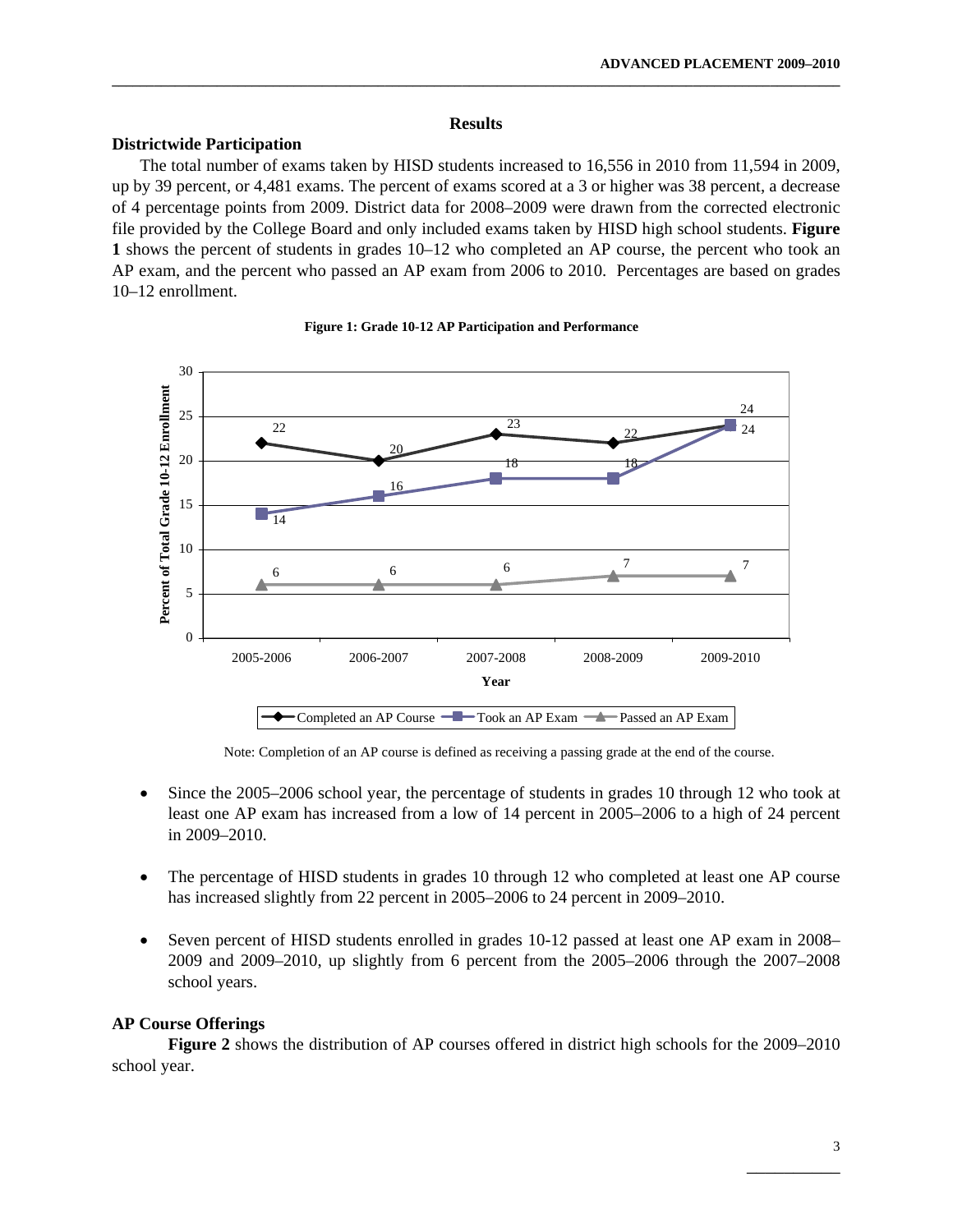

**Figure 2: Distribution of AP Course Offerings, 2008-2009 and 2009-2010**

Note: Includes only campuses offering at least one AP course for the specified years.

- In the 2008–2009 school year, 32 HISD high schools offered at least one AP course, and in 2009– 2010, the number of HISD high schools offering at least one AP course increased to 36.
- Nine district campuses offered between one and four, five to nine, and 10 to 15 AP courses in 2009–2010; and there were increases in the number of campuses offering 16 to 20 and 21 or more AP courses from 2008–2009 to 2009–2010.

# **Participation by Student Group**

s<sup>t</sup> Table 1: 2010 Grade 10–12 Student Enrollment and AP Course Participation by Student Group **Student Group N Enrolled % Total Enrollment N Enrolled in AP % of AP Enrollment**  African American 9,934 31 2,047 25 Asian American 1,383 4 807 10 Hispanic 17,505 55 4,091 49

White 3,227 10 1,315 16 Economically Dis. 21,843 68 4,956 60 Non-Econ. Dis. 10,248 32 3,319 40

**Total 32,091 8,275** 

|                                                                                                             |  |  |  |  |  | The number and percent of HISD total enrollment and AP course enrollment for grades 10–12 by |  |
|-------------------------------------------------------------------------------------------------------------|--|--|--|--|--|----------------------------------------------------------------------------------------------|--|
| race/ethnicity and economic status are presented in <b>Table 1</b> . This reflects an unduplicated count of |  |  |  |  |  |                                                                                              |  |
| students.                                                                                                   |  |  |  |  |  |                                                                                              |  |

| • Hispanic students comprise the largest racial/ethnic group enrolled in grades 10 through 12,      |
|-----------------------------------------------------------------------------------------------------|
| accounting for 55 percent of the total enrollment, and they represent 49 percent of all students in |
| grades 10 through 12 enrolled in AP courses. Students in the African American group represent       |
| the second largest percentage of both total enrollment, at 31 percent, and AP course enrollees, at  |
| 25 percent.                                                                                         |

 $\overline{\phantom{a}}$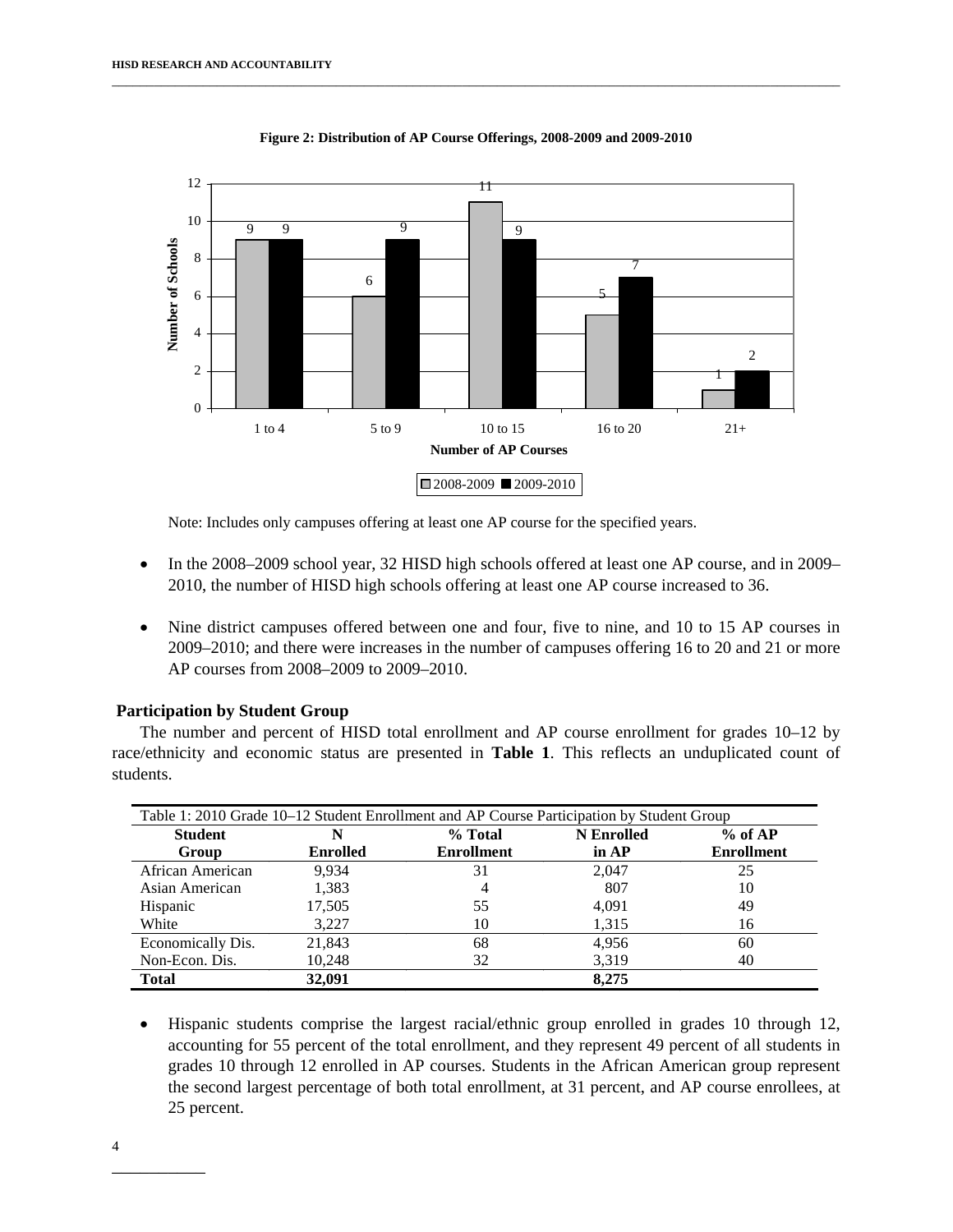• While Asian American and White students combine for only 14 percent of the total population of grades 10 through 12, they account for 26 percent of all AP course enrollees.

**\_\_\_\_\_\_\_\_\_\_\_\_\_\_\_\_\_\_\_\_\_\_\_\_\_\_\_\_\_\_\_\_\_\_\_\_\_\_\_\_\_\_\_\_\_\_\_\_\_\_\_\_\_\_\_\_\_\_\_\_\_\_\_\_\_\_\_\_\_\_\_\_\_\_\_\_\_\_\_\_\_\_\_\_\_\_\_\_\_\_\_\_\_\_\_\_\_\_\_\_\_\_\_\_** 

• Sixty-eight percent of HISD students in grades 10–12 are economically disadvantaged, and they constitute 60 percent of those students enrolled in AP courses.

# **AP Exams Taken**

The number of AP exams taken at district high schools and the number and percent scored at 3 or higher are shown in **Figure 3**.





- The number of AP exams taken by high-school students increased by 43 percent, from 11,594 in 2009 to 16,556 in 2010.
- Over the past six years, the number of Advanced Placement (AP) exams taken by HISD highschool students has increased from 7,169 in 2005 to 16,556 in 2010. While the number of exams scored at a 3 or higher has increased from 3,522 in 2005 to 6,262 in 2010 at the high-school level, the percentage has decreased to 38 percent in 2010 from 49 percent in 2005.

# **District Summary by Student Group**

AP course completion and AP exam participation and performance by student groups including race/ethnicity, gender, economic status, and LEP status were examined for 2010. The number and percent of HISD students in grades 10–12 completing AP courses, taking AP exams, and passing AP exams are presented by student group in **Table 2.** This table reflects a duplicated count of students for courses and exams.

 $\mathcal{L}_\mathcal{L}$  , which is a set of the set of the set of the set of the set of the set of the set of the set of the set of the set of the set of the set of the set of the set of the set of the set of the set of the set of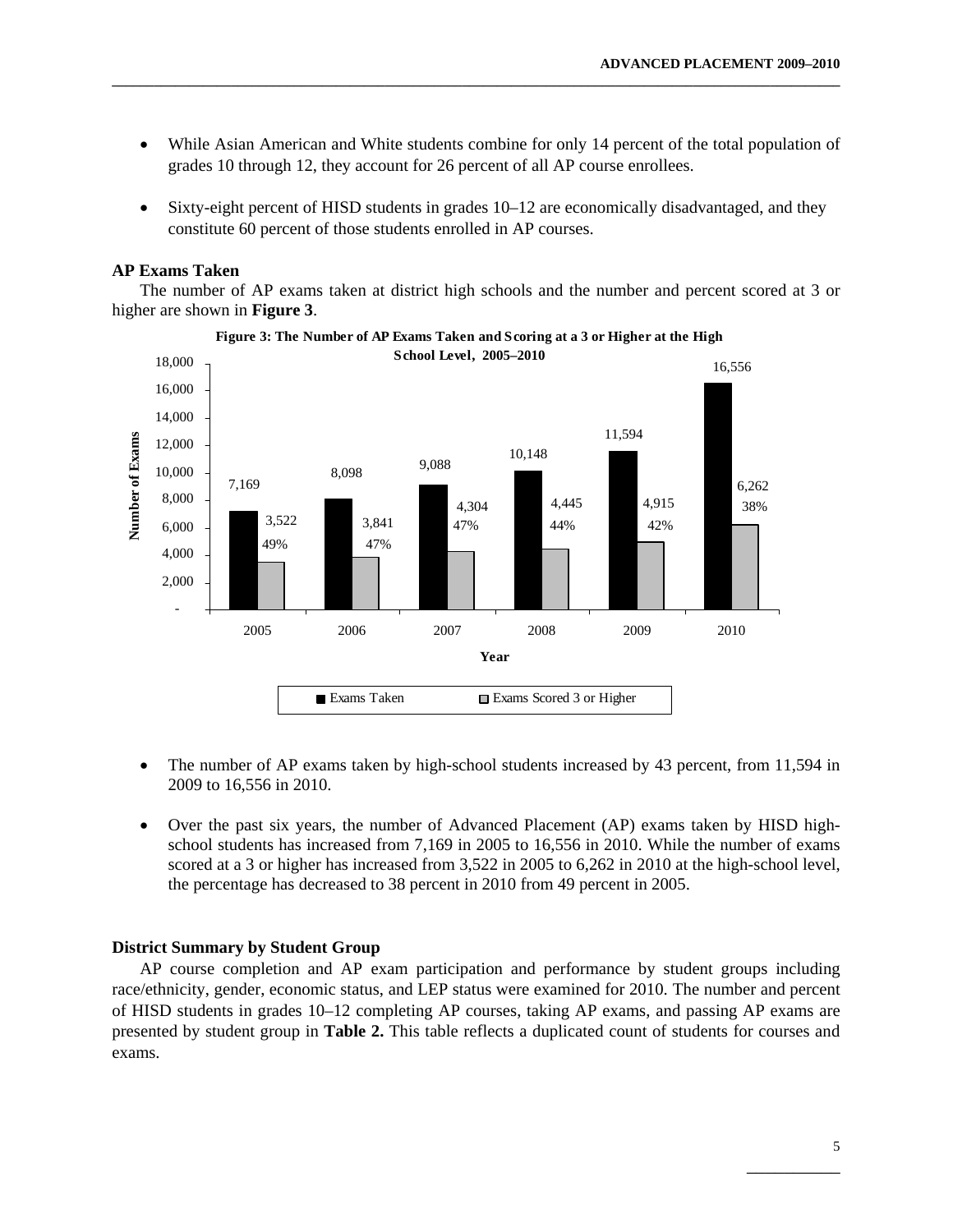|                | Table 2: 2010 AP District Summary of AP Course Completers by Demographic Group, Grades 10-12 |                      |                |                      |         |                |         |
|----------------|----------------------------------------------------------------------------------------------|----------------------|----------------|----------------------|---------|----------------|---------|
| <b>Student</b> | Total Gr 10-                                                                                 | AP Course Completion |                | AP Exams of AP Comp. |         | $AP$ Exam $3+$ |         |
| Group          | 12 Enroll.                                                                                   | <b>Total</b>         | <b>Percent</b> | Total                | Percent | <b>Total</b>   | Percent |
| Afr. Amer.     | 9.934                                                                                        | 3,302                | 33.2           | 2,552                | 77.3    | 385            | 15.1    |
| Asian Amer.    | 1.383                                                                                        | 2,256                | 163.1          | 2.111                | 93.6    | 1,561          | 73.9    |
| Hispanic       | 17,505                                                                                       | 6,368                | 36.4           | 5,785                | 90.8    | 1,421          | 24.6    |
| White          | 3,227                                                                                        | 2,959                | 91.7           | 2,467                | 91.7    | 1,557          | 63.1    |
| Econ. Dis.     | 21,843                                                                                       | 7.900                | 36.2           | 6.973                | 88.3    | 1,642          | 23.5    |
| Non-Eco. Dis.  | 10,248                                                                                       | 7.009                | 68.4           | 5.964                | 85.1    | 3,290          | 55.2    |
| <b>LEP</b>     | 2.467                                                                                        | 102                  | 4.1            | 88                   | 86.3    | 38             | 43.2    |
| Non-LEP        | 29,624                                                                                       | 14.807               | 50.0           | 12,849               | 86.8    | 4,894          | 38.1    |
| Female         | 16.115                                                                                       | 8.393                | 52.1           | 7.168                | 85.4    | 2.560          | 35.7    |
| Male           | 15,976                                                                                       | 6,516                | 40.8           | 5,769                | 88.5    | 2,372          | 41.1    |
| <b>Total</b>   | 32,091                                                                                       | 14.909               | 46.5           | 12,937               | 86.8    | 4.932          | 38.1    |

- In 2010, Hispanic students represented the largest student group of students in grades 10 through 12; however, only 36.4 percent of Hispanic students completed AP courses. By contrast, Asian American students, who represented the smallest student group by ethnicity, had the highest percentage of AP course completions.
- Of students in grades 10–12 who completed AP courses in 2010, 93.6 percent of Asian American students, 91.7 percent of White students, 90.8 percent of Hispanic students, and 77.3 percent of African American students took at least one AP exam. Additionally, 88.5 percent of males and 85.4 percent of females who completed AP courses also took at least one AP exam. Students are not required to take or complete a course to take an exam.
- In 2010, 73.9 percent of Asian American students and 63.1 percent of White students who took AP exams scored a 3 or higher on an AP exam, compared to only 24.6 percent of Hispanic students and 15.1 percent of African American students.
- Though economically disadvantaged students (21,843) far outnumbered non-economically disadvantaged students (10,248) in the total enrollment in grades 10–12, the total numbers of economically disadvantaged (7,900) and non-economically disadvantaged (7,009) students who completed AP courses were much closer. The percentages of AP course completers who took an AP exam were comparable, 88.3 and 85.1, respectively. However, 23.5 percent of economically disadvantaged students who took AP exams passed an AP exam, compared to 55.2 of noneconomically disadvantaged students.

# **Comparison with State and Nation**

Participation and performance for the district, state, and nation are presented in **Figure 4.** The College Board provides data for graduating classes for the state and nation in its annual *AP Report to the Nation*, which is released in November of each year.

 $\overline{\phantom{a}}$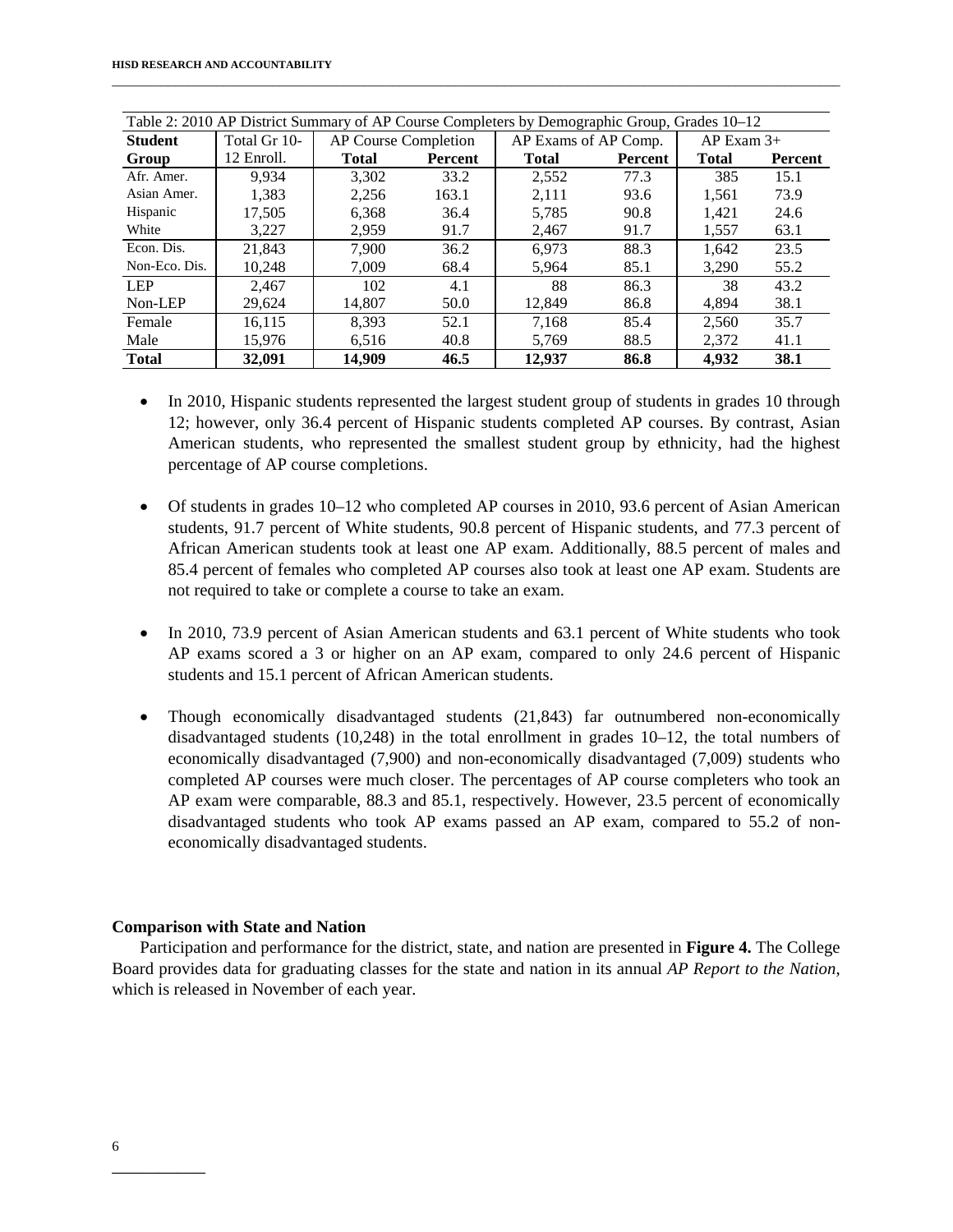

**Figure 4: Percent of Graduates Who Took and Passed an AP Exam: Classes of 2008 and 2009**

Note: Data Source: AP Report to the Nation, 6<sup>th</sup> Edition, the College Board, November 2009.

- In both 2008 to 2009, HISD trailed Texas and the nation in both the percent of graduates who took an AP exam and who passed an AP exam.
- While the percent of HISD graduates who took an AP exam increased by two percentage points from 2008 to 2009, matching the national increase, the percent who passed an AP exam remained constant over the same time period.

# **Participation by Schools**

**Table 3** presents the number of students and the number of exams taken for each of these high schools as well as the number and percent scoring a 3 or higher.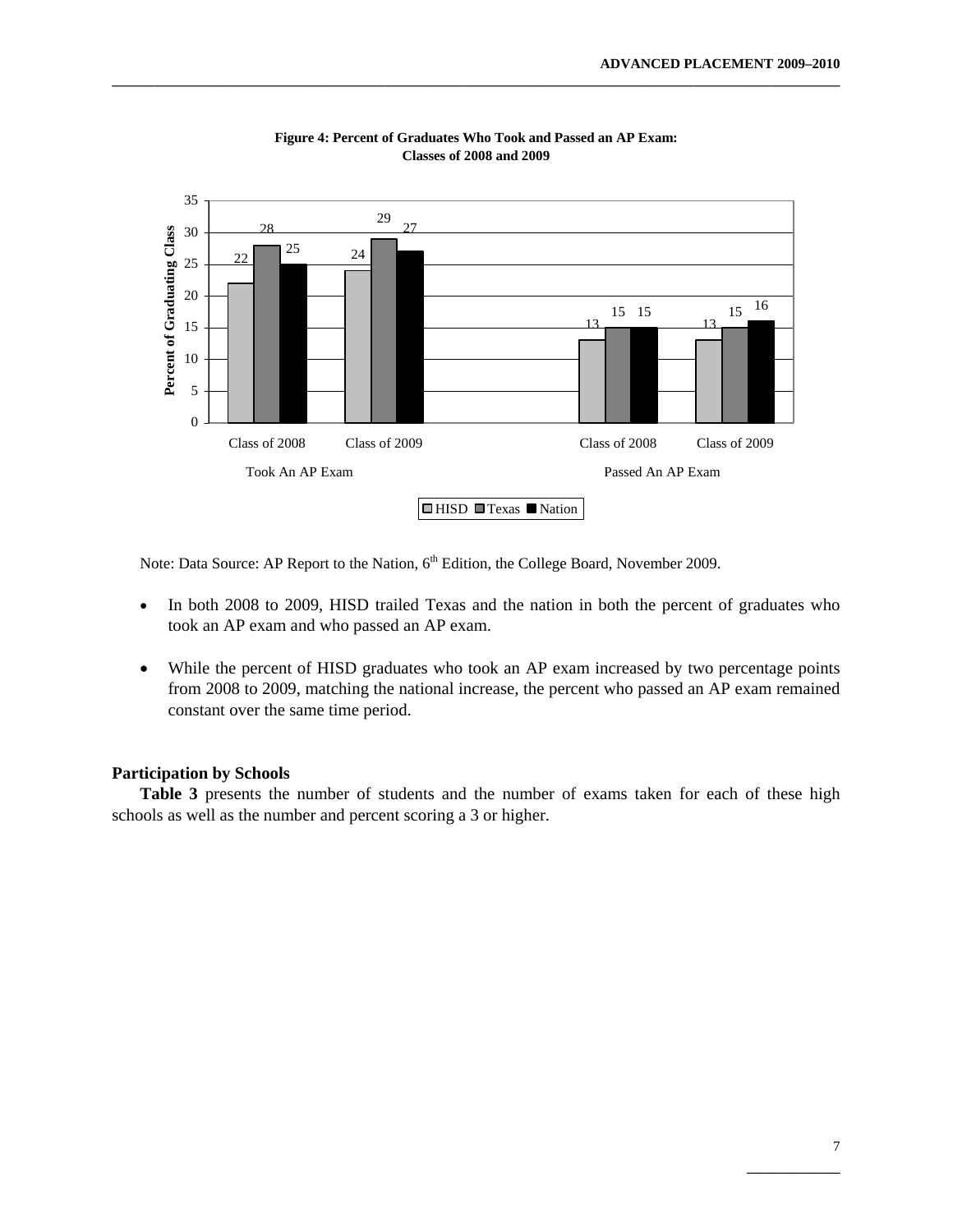| Table 3: HISD 2010 AP Participation and Number and Percent of Exams Scored at 3 or Higher: Grades 9-12 |                                                |                                               |                                                        |                                        |                                                |                                               |                                                        |                                        |
|--------------------------------------------------------------------------------------------------------|------------------------------------------------|-----------------------------------------------|--------------------------------------------------------|----------------------------------------|------------------------------------------------|-----------------------------------------------|--------------------------------------------------------|----------------------------------------|
|                                                                                                        |                                                | 2009                                          |                                                        |                                        |                                                | 2010                                          |                                                        |                                        |
| <b>School</b>                                                                                          | <b>Number</b><br><b>Taking</b><br><b>Exams</b> | <b>Number</b><br><b>Exams</b><br><b>Taken</b> | <b>Number</b><br><b>Exams</b><br><b>Scored</b><br>$3+$ | $\frac{6}{6}$<br><b>Scored</b><br>$3+$ | <b>Number</b><br><b>Taking</b><br><b>Exams</b> | <b>Number</b><br><b>Exams</b><br><b>Taken</b> | <b>Number</b><br><b>Exams</b><br><b>Scored</b><br>$3+$ | $\frac{6}{6}$<br><b>Scored</b><br>$3+$ |
| Austin                                                                                                 | 215                                            | 347                                           | 56                                                     | 16                                     | 455                                            | 697                                           | 139                                                    | 20                                     |
| Bellaire**                                                                                             | 870                                            | 2,559                                         | 2,133                                                  | 83                                     | 838                                            | 2,558                                         | 2,146                                                  | 84                                     |
| Carnegie                                                                                               | 210                                            | 464                                           | 286                                                    | 62                                     | 354                                            | 715                                           | 459                                                    | 64                                     |
| Challenge                                                                                              | 79                                             | 84                                            | 49                                                     | 58                                     | 159                                            | 192                                           | 116                                                    | 60                                     |
| Chavez                                                                                                 | 518                                            | 763                                           | 172                                                    | 22                                     | 725                                            | 1,019                                         | 197                                                    | 19                                     |
| Davis                                                                                                  | 116                                            | 162                                           | 43                                                     | 26                                     | 283                                            | 440                                           | 108                                                    | 25                                     |
| DeBakey                                                                                                | 266                                            | 530                                           | 424                                                    | 80                                     | 399                                            | 961                                           | 804                                                    | 84                                     |
| East Early <sup>†</sup>                                                                                |                                                |                                               |                                                        |                                        | 62                                             | 74                                            | 16                                                     | 22                                     |
| Eastwood                                                                                               | 28                                             | 32                                            | 18                                                     | 56                                     | 211                                            | 384                                           | 123                                                    | 32                                     |
| Empowerment                                                                                            | 42                                             | 43                                            | $\ast$                                                 | $\ast$                                 | 27                                             | 28                                            | 10                                                     | 36                                     |
| Energ. STEM <sup>†</sup>                                                                               |                                                |                                               |                                                        |                                        | 60                                             | 60                                            | $\ast$                                                 | $\ast$                                 |
| Furr                                                                                                   | 66                                             | 109                                           | 29                                                     | 27                                     | 223                                            | 354                                           | 55                                                     | 16                                     |
| Houston                                                                                                | 243                                            | 511                                           | 58                                                     | 11                                     | 291                                            | 551                                           | 53                                                     | 10                                     |
| <b>HSLECJ</b>                                                                                          | 130                                            | 179                                           | 45                                                     | 25                                     | 231                                            | 414                                           | 58                                                     | 14                                     |
| <b>HSPVA</b>                                                                                           | 200                                            | 367                                           | 204                                                    | 56                                     | 297                                            | 534                                           | 211                                                    | 40                                     |
| International <sup>†</sup>                                                                             | 5                                              | 5                                             | $\ast$                                                 | $\ast$                                 | 54                                             | 59                                            | $\,8\,$                                                | 14                                     |
| Int'l at Sharp <sup>†</sup>                                                                            |                                                |                                               |                                                        |                                        | 111                                            | 150                                           | 9                                                      | $6\,$                                  |
| Jones                                                                                                  | 23                                             | 23                                            | $\ast$                                                 | $\ast$                                 | 45                                             | 45                                            | $\ast$                                                 | $\ast$                                 |
| Jordan                                                                                                 | 93                                             | 126                                           | 6                                                      | 5                                      | 263                                            | 334                                           | 28                                                     | $8\,$                                  |
| Kashmere                                                                                               | 48                                             | 57                                            | $\ast$                                                 | $\ast$                                 | 63                                             | 89                                            | $\ast$                                                 | $\ast$                                 |
| Lamar**                                                                                                | 37                                             | 37                                            | 14                                                     | 38                                     | 60                                             | 61                                            | 23                                                     | 38                                     |
| Lee                                                                                                    | 280                                            | 572                                           | 144                                                    | 25                                     | 287                                            | 707                                           | 201                                                    | 28                                     |
| Madison                                                                                                | 282                                            | 435                                           | 22                                                     | 5                                      | 298                                            | 441                                           | 25                                                     | $\sqrt{6}$                             |
| Milby                                                                                                  | 199                                            | 442                                           | 83                                                     | 19                                     | 277                                            | 539                                           | 125                                                    | 23                                     |
| Mt. Carmel <sup>†</sup>                                                                                |                                                |                                               |                                                        |                                        | 40                                             | 52                                            | $\,8\,$                                                | 15                                     |
| Reagan                                                                                                 | 185                                            | 230                                           | 41                                                     | 18                                     | 278                                            | 460                                           | 100                                                    | 22                                     |
| Scarborough                                                                                            | 104                                            | 187                                           | 44                                                     | 23                                     | 81                                             | 152                                           | 27                                                     | $18\,$                                 |
| Sharpstown                                                                                             | 206                                            | 401                                           | 74                                                     | 18                                     | 260                                            | 479                                           | 48                                                     | 10                                     |
| Sterling                                                                                               | 29                                             | 45                                            | $\ast$                                                 | $\ast$                                 | 27                                             | 27                                            | $\ast$                                                 | $\ast$                                 |
| Waltrip                                                                                                | 188                                            | 373                                           | 108                                                    | 29                                     | 255                                            | 503                                           | 131                                                    | 26                                     |
| Washington                                                                                             | $78\,$                                         | 111                                           | 19                                                     | 17                                     | 159                                            | 348                                           | 16                                                     | $\mathfrak{S}$                         |
| Westbury                                                                                               | 265                                            | 539                                           | 55                                                     | 10                                     | 308                                            | 669                                           | 87                                                     | 13                                     |
| Westside                                                                                               | 865                                            | 1,601                                         | 768                                                    | 48                                     | 1,076                                          | 1,938                                         | 924                                                    | 48                                     |
| Wheatley                                                                                               | 87                                             | 135                                           | 12                                                     | 9                                      | 66                                             | 77                                            | $\ast$                                                 | $\ast$                                 |
| Worthing                                                                                               | 50                                             | 60                                            | $\ast$                                                 | $\ast$                                 | 102                                            | 141                                           | 5                                                      | $\overline{4}$                         |
| Yates                                                                                                  | 62                                             | 65                                            | $6\,$                                                  | 9                                      | 149                                            | 303                                           | $\ast$                                                 | $\ast$                                 |
| <b>HISD</b>                                                                                            | 6,069                                          | 11,594                                        | 4,915                                                  | 42                                     | 8,875                                          | 16,556                                        | 6,262                                                  | 38                                     |

† Note: Did not offer AP exams in 2009. \*Fewer than 5 students.

\*\*Bellaire and Lamar high schools offer the International Baccalaureate Program.

Source: 2009 College Board Reports, **hard copies**, 2010 College Board Online Score Report, August 14, 2010.

 $\overline{\phantom{a}}$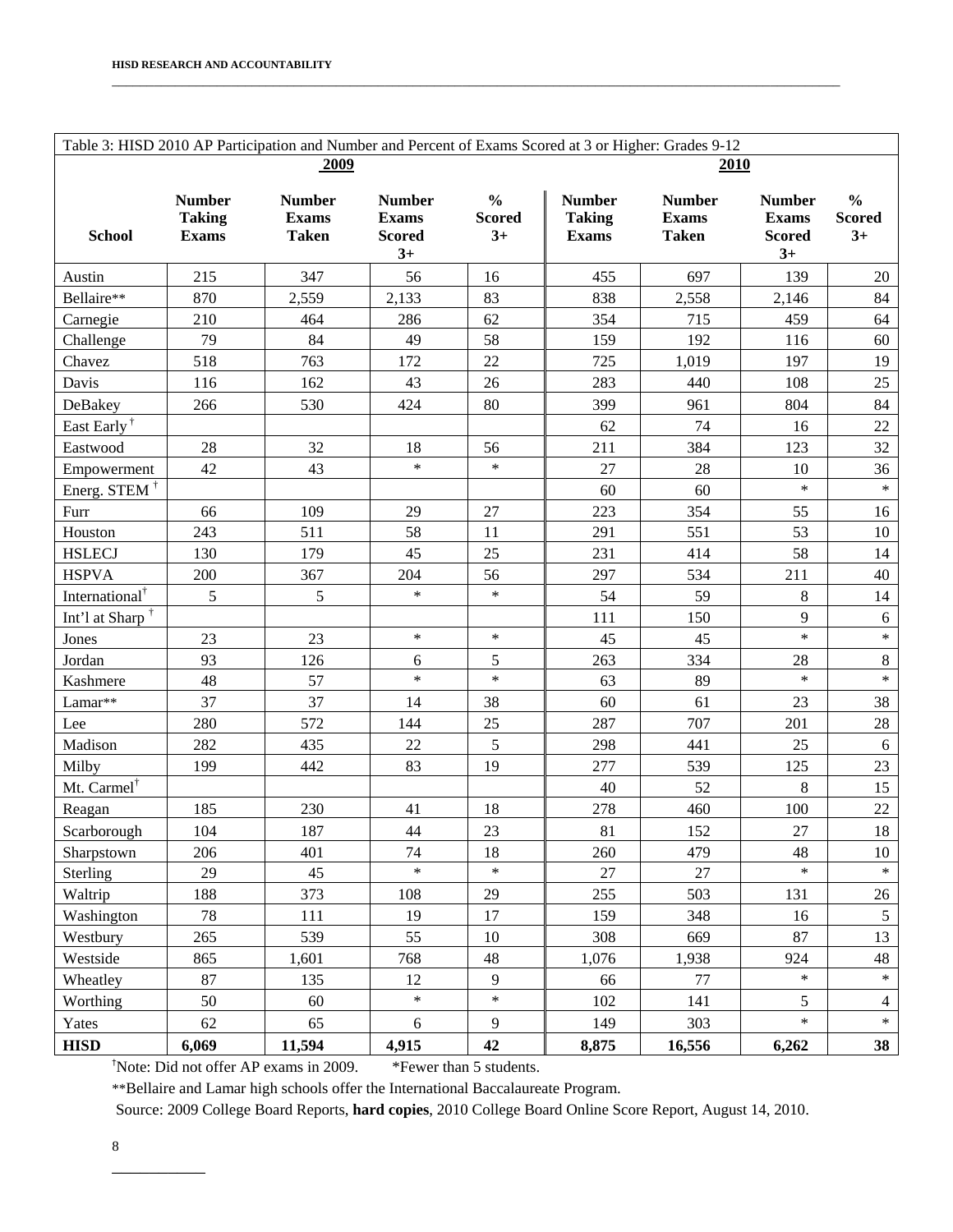• Of the 32 HISD campuses who tested students on AP exams in both 2009 and 2010, 25 of 32 (78%) increased the number of students taking exams, and 26 of 32 (81%) campuses increased the number of exams taken. Eighteen of the 23 campuses with two years of reportable data (78%) experienced an increase in the number of exams scoring a 3 or higher.

**\_\_\_\_\_\_\_\_\_\_\_\_\_\_\_\_\_\_\_\_\_\_\_\_\_\_\_\_\_\_\_\_\_\_\_\_\_\_\_\_\_\_\_\_\_\_\_\_\_\_\_\_\_\_\_\_\_\_\_\_\_\_\_\_\_\_\_\_\_\_\_\_\_\_\_\_\_\_\_\_\_\_\_\_\_\_\_\_\_\_\_\_\_\_\_\_\_\_\_\_\_\_\_\_** 

# **Student AP Participation and Performance by Campus**

**Table 4** presents the grade 10–12 enrollment on each campus, the number and percent of students in grades 9–12 completing at least one AP course, the number and percent of students taking at least one AP exam, and the number and percent of students earning a 3 or higher on AP exams. Data for table 4 are unduplicated; though a student may take more than one AP course or exam, he is only counted once. Percentages are based on AP courses and exams taken by students in grades 9–12. Students may take AP exams without taking the AP course.

 $\mathcal{L}_\mathcal{L}$  , which is a set of the set of the set of the set of the set of the set of the set of the set of the set of the set of the set of the set of the set of the set of the set of the set of the set of the set of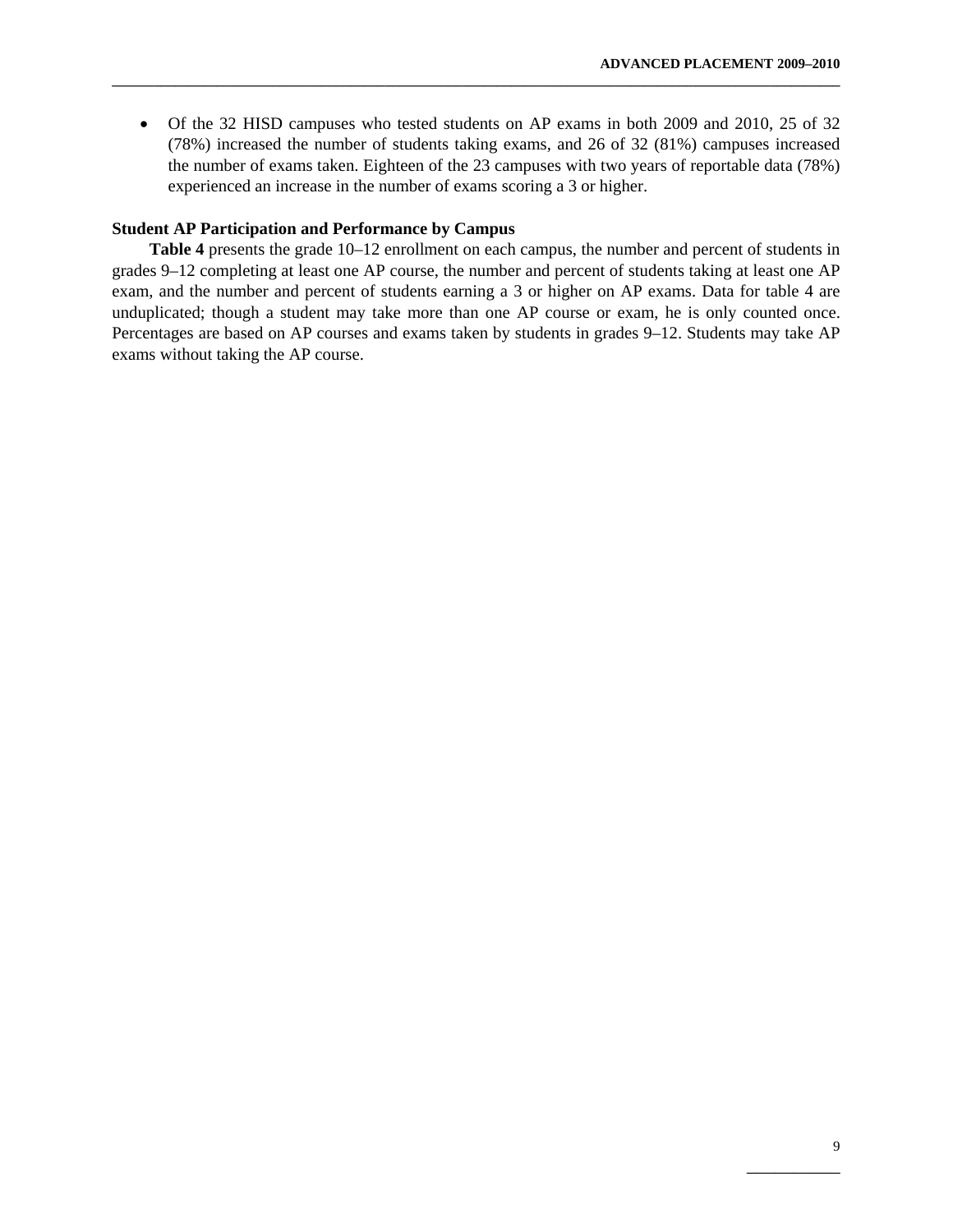| Table 4: AP Student Data by Campus: 2009-2010 School Year, Grades 9-12 |                                      |                                           |                                  |                                                        |                                 |                                                             |                                     |
|------------------------------------------------------------------------|--------------------------------------|-------------------------------------------|----------------------------------|--------------------------------------------------------|---------------------------------|-------------------------------------------------------------|-------------------------------------|
| <b>School</b>                                                          | <b>Total</b><br>Enroll.<br>$10 - 12$ | <b>Number</b><br>Comp.AP<br><b>Course</b> | % of Enroll<br>Comp.AP<br>Course | <b>Number</b><br><b>Taking AP</b><br>Exam $^{\dagger}$ | % Enr<br><b>Taking</b><br>AP Ex | <b>Number</b><br><b>Stu. Score</b><br>$3+AP$<br><b>Exam</b> | % Enr<br>Score 3+<br><b>AP Exam</b> |
| <b>HISD</b>                                                            | 32,091                               | 8,183                                     | 25.5                             | 8,467                                                  | 26.4                            | 2,499                                                       | 7.8                                 |
| Austin                                                                 | 1,297                                | 280                                       | 21.6                             | 440                                                    | 33.9                            | 84                                                          | 6.5                                 |
| Bellaire**                                                             | 2,350                                | 822                                       | 35.0                             | 817                                                    | 34.8                            | 660                                                         | 28.1                                |
| Carnegie                                                               | 260                                  | 375                                       | 144.0                            | 350                                                    | 134.6                           | 208                                                         | 80.0                                |
| Challenge                                                              | 303                                  | 65                                        | 21.5                             | 155                                                    | 51.2                            | 94                                                          | 31.0                                |
| Chavez                                                                 | 1,743                                | 395                                       | 22.7                             | 683                                                    | 39.2                            | 145                                                         | 8.3                                 |
| Davis                                                                  | 1,065                                | 233                                       | 21.9                             | 259                                                    | 24.3                            | 46                                                          | 4.3                                 |
| DeBakey                                                                | 622                                  | 405                                       | 65.1                             | 381                                                    | 61.3                            | 306                                                         | 49.2                                |
| <b>East Early</b>                                                      | 288                                  | 103                                       | 35.8                             | 59                                                     | 20.5                            | 10                                                          | 3.5                                 |
| Eastwood                                                               | 217                                  | 160                                       | 73.7                             | 196                                                    | 90.3                            | 57                                                          | 26.3                                |
| Empowerment                                                            | 28                                   | 17                                        | 60.7                             | 25                                                     | 89.3                            | 10                                                          | 35.7                                |
| Energ. STEM                                                            | 64                                   | 43                                        | 67.2                             | 59                                                     | 92.2                            | $\ast$                                                      | 1.6                                 |
| Furr                                                                   | 503                                  | 130                                       | 25.8                             | 197                                                    | 39.2                            | 29                                                          | 5.8                                 |
| Houston M/S/T                                                          | 1,671                                | 276                                       | 16.5                             | 280                                                    | 16.8                            | 37                                                          | 2.2                                 |
| <b>HSLECJ</b>                                                          | 388                                  | 228                                       | 58.8                             | 212                                                    | 54.6                            | 28                                                          | 7.2                                 |
| <b>HSPVA</b>                                                           | 478                                  | 322                                       | 67.4                             | 275                                                    | 57.5                            | 70                                                          | 14.6                                |
| International                                                          | 224                                  | 64                                        | 28.6                             | 52                                                     | 23.2                            | $\tau$                                                      | 3.1                                 |
| Int'l HS Sharp                                                         | 141                                  | 115                                       | 81.6                             | 88                                                     | 62.4                            | $\ast$                                                      | 2.1                                 |
| Jones                                                                  | 461                                  | 52                                        | 11.3                             | 44                                                     | 9.5                             | $\ast$                                                      | $\ast$                              |
| Jordan                                                                 | 830                                  | 277                                       | 33.4                             | 253                                                    | 30.5                            | 15                                                          | 1.8                                 |
| Kashmere                                                               | 380                                  | 60                                        | 15.8                             | 61                                                     | 16.1                            | $\ast$                                                      | $\ast$                              |
| Lamar**                                                                | 2,105                                | 48                                        | 2.3                              | 59                                                     | 2.8                             | 23                                                          | 1.1                                 |
| Lee                                                                    | 1,079                                | 257                                       | 23.8                             | 253                                                    | 23.4                            | 44                                                          | 4.1                                 |
| Madison                                                                | 1,470                                | 294                                       | 20.0                             | 293                                                    | 19.9                            | 11                                                          | 0.7                                 |
| Milby                                                                  | 1,441                                | 275                                       | 19.1                             | 262                                                    | 18.2                            | 53                                                          | 3.7                                 |
| Mt. Carmel                                                             | 169                                  | 31                                        | 18.3                             | 40                                                     | 23.7                            | $\ast$                                                      | 1.2                                 |
| Reagan                                                                 | 1,174                                | 295                                       | 25.1                             | 276                                                    | 23.5                            | 56                                                          | 4.8                                 |
| Scarborough                                                            | 437                                  | 83                                        | 19.0                             | 76                                                     | 17.4                            | 10                                                          | 2.3                                 |
| Sharpstown                                                             | 833                                  | 259                                       | 31.1                             | 246                                                    | 29.5                            | 21                                                          | 2.5                                 |
| Sterling                                                               | 686                                  | 21                                        | 3.1                              | 26                                                     | 3.8                             | $\ast$                                                      | $\ast$                              |
| Waltrip                                                                | 1,192                                | 360                                       | 30.2                             | 248                                                    | 20.8                            | 36                                                          | 3.0                                 |
| Washington                                                             | 575                                  | 163                                       | 28.3                             | 148                                                    | 25.7                            | $\ast$                                                      | 0.7                                 |
| Westbury                                                               | 1,340                                | 267                                       | 19.9                             | 299                                                    | 22.3                            | 56                                                          | 4.2                                 |
| Westside                                                               | 2,069                                | 1044                                      | 50.5                             | 1054                                                   | 50.9                            | 372                                                         | 18                                  |
| Wheatley                                                               | 674                                  | 105                                       | 15.6                             | 59                                                     | 8.8                             | $\ast$                                                      | $\ast$                              |
| Worthing                                                               | 701                                  | 103                                       | 14.7                             | 100                                                    | 14.3                            | $\ast$                                                      | $\ast$                              |
| Yates                                                                  | 763                                  | 156                                       | 20.4                             | 142                                                    | 18.6                            | $\ast$                                                      | $\ast$                              |

\*Fewer than 5 students.

 $\overline{\phantom{a}}$ 

\*\*Bellaire and Lamar high schools offer the International Baccalaureate Program.

Note: Enrollment is based on PEIMS Fall Snapshot and AP course enrollment is from Chancery end-of-year file.

† Total excludes exams with no grade level indicated.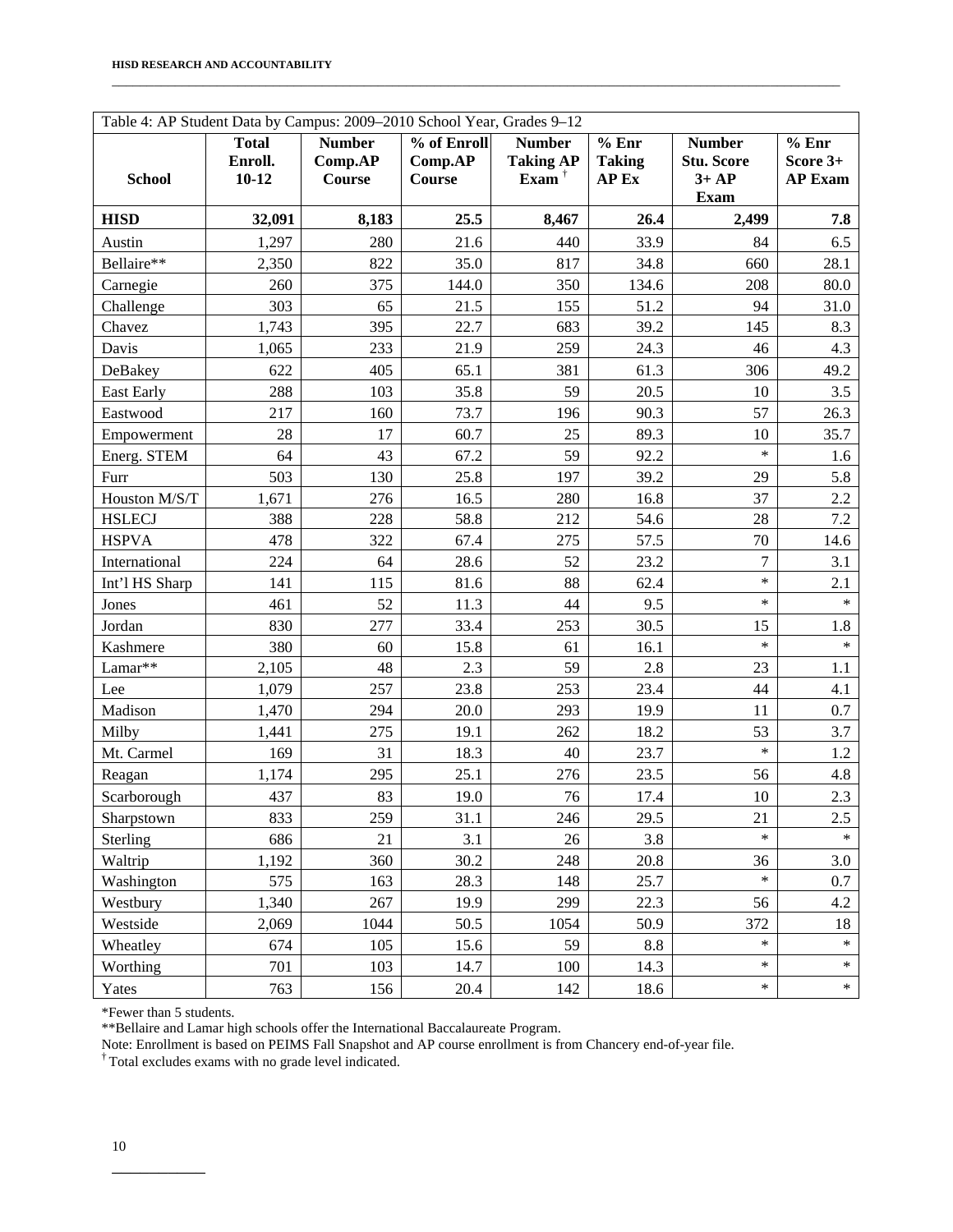• For the 2009–2010 school year, 18 HISD campuses had at least 25 percent of their students enrolled in grades 10 though 12 complete an AP course; 17 HISD campuses had at least 25 percent of their students in grades 10 through 12 take an AP exam, and six campuses had at least 25 percent of their tenth though twelfth graders score a 3 or higher on an AP exam.

**\_\_\_\_\_\_\_\_\_\_\_\_\_\_\_\_\_\_\_\_\_\_\_\_\_\_\_\_\_\_\_\_\_\_\_\_\_\_\_\_\_\_\_\_\_\_\_\_\_\_\_\_\_\_\_\_\_\_\_\_\_\_\_\_\_\_\_\_\_\_\_\_\_\_\_\_\_\_\_\_\_\_\_\_\_\_\_\_\_\_\_\_\_\_\_\_\_\_\_\_\_\_\_\_** 

# **AP Exam Participation and Performance by Campus**

Advanced Placement Course enrollment and exam data are presented by campus in **Appendix A**. Data analyzed are duplicated by exam and included the grade 10–12 enrollment on each campus, the number of AP courses offered, and the number and percent of students completing an AP course, the number and percent of students taking AP exams and earning a 3 or higher on AP exams.

# **Campus Participation and Performance by Exam**

Analysis of districtwide participation focused on the number of students taking any of the possible 37 AP exams offered by the College Board. Results from 2009–2010 are presented in **Appendix B**. Additionally, the number of students taking each exam and the percent scoring a 3 or higher are presented for each exam. This Appendix contains unmasked small numbers and will be provided only to principals and campus-specific staff. It is not available in the public version of this report.

# **AP Scholar Awards**

The AP Program offers several AP Scholar Awards to recognize high school students who have demonstrated college-level achievement through AP courses and exams. This achievement is acknowledged on any score report that is sent to colleges the following fall. Notifications about AP Scholar Awards are sent to students and schools in October of each year. According to the College Board, the following descriptions are provided awards given:

- AP Scholar: Granted to students who receive scores of 3 or higher on three or more AP exams;
- AP Scholar with Honor: Granted to students who receive an average score of at least 3.25 on all AP Exams taken, **and** scores of 3 or higher on four or more of these exams;
- AP Scholar with Distinction: Granted to students who receive an average score of at least 3.5 on all AP Exams taken, **and** scores of 3 or higher on five or more of these exams; and
- National AP Scholar: Granted to students in the United States who receive an average score of at least 4 on all AP Exams taken, **and** scores of 4 or higher on eight or more of these exams.

AP Scholar Awards earned by HISD students for 2009 and 2010 are presented by campus and districtwide in **Appendix C.** 

# **"Emerging Scholars" 8th and 9th Grade Participation and Performance**

Though Advanced Placement courses and exams are usually taken by high school upperclassmen, increasingly, students in middle school and ninth grade are beginning to take advantage of the opportunity to earn college credits early in their academic careers. The most common courses and exams taken by middle school students and high school underclassmen tend to be Human Geography, typically a ninthgrade course, and foreign language courses and exams, especially for students for whom English is a second language. Increasingly, eighth and ninth graders in HISD are participating in Advanced Placement programs. **Table 5** presents AP course and exam participation and performance for students in grades 8– 9. Counts presented in Table 5 are unduplicated.

 $\mathcal{L}_\mathcal{L}$  , which is a set of the set of the set of the set of the set of the set of the set of the set of the set of the set of the set of the set of the set of the set of the set of the set of the set of the set of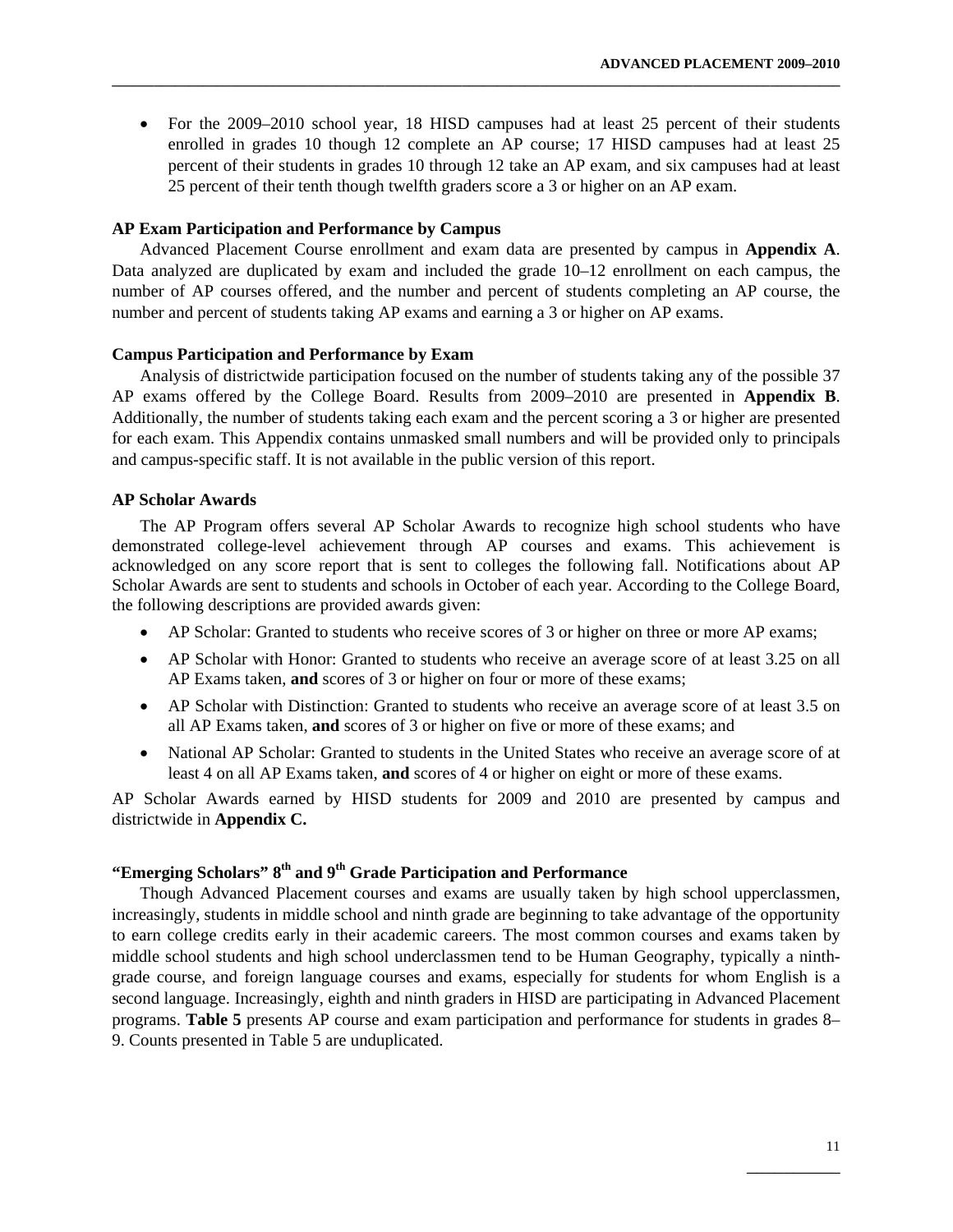|                |            | Table 5: 2010 $8th$ and $9th$ Grade AP Participation and Performance |            |          |           |            |            |
|----------------|------------|----------------------------------------------------------------------|------------|----------|-----------|------------|------------|
|                | N Enrolled | N Complete                                                           | % Complete | N Taking | % Comp.   | N Score    | % Score    |
|                | AP Course  | AP Course                                                            | AP Course  | AP Exam  | Taking AP | $3+$ on AP | $3+$ on AP |
| Grade          |            |                                                                      |            |          | Exam      | Exam       | Exam       |
| 8 <sup>8</sup> | 180        | 166                                                                  | 92         | 234      | 141       | 171        | 73         |
|                | 514        | 420                                                                  | 82         | 709      | 169       | 245        | 35         |
| <b>Total</b>   | 694        | 586                                                                  | 84         | 943      | 161       | 416        | 44         |

• In 2010, 694 district eighth and ninth graders enrolled in an AP course, and 586 (84%) of those students completed the course. HISD eighth and ninth graders took 943 AP exams in 2010, and 44 percent of those exams were scored at a 3 or higher.

# **Conclusion**

The purpose of this report was to provide an examination of the participation and performance of HISD students on Advanced Placement exams and courses. The investigation was also designed to supply a comparison of current year AP results with the results from the previous year. The results from this report indicated that student participation on AP exams in the district increased from the previous year. In addition, enrollment in AP courses also increased in 2009–2010 from the previous school year. Though the number of students scoring a 3 or higher on AP exams increased in 2010, the percentage of students scoring at this level decreased slightly over the same time period.

 $\overline{\phantom{a}}$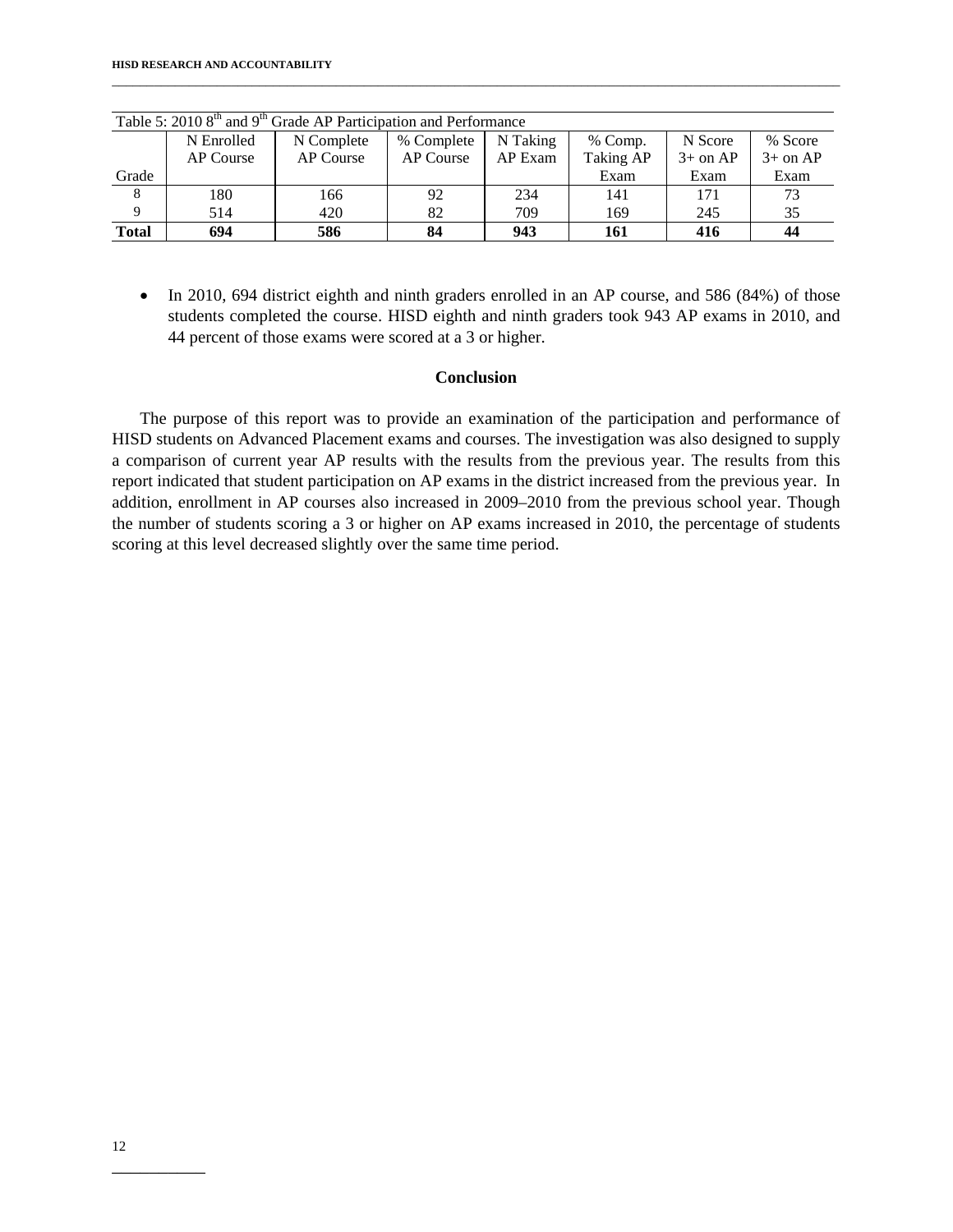|                                    |                               |                                               |                                       |                                       |                                                          | Appendix A: 2010 AP Course and Exam Data by Campus, Grades 9-12 |                                                             |                                                   |                                                    |
|------------------------------------|-------------------------------|-----------------------------------------------|---------------------------------------|---------------------------------------|----------------------------------------------------------|-----------------------------------------------------------------|-------------------------------------------------------------|---------------------------------------------------|----------------------------------------------------|
| <b>School</b>                      | Grade<br>$10 - 12$<br>Enroll. | <b>AP</b><br><b>Courses</b><br><b>Offered</b> | <b>AP</b><br><b>Course</b><br>Enroll. | N Comp.<br><b>AP</b><br><b>Course</b> | % Comp.<br><b>AP</b><br><b>Course</b><br>(of AP<br>Enr.) | ${\bf N}$<br><b>Exams</b><br><b>Taken</b>                       | Rate of<br><b>Exams</b><br><b>Taken</b><br>(by AP<br>Comp.) | ${\sf N}$<br><b>Exams</b><br><b>Score</b><br>$3+$ | Rate of<br><b>Exams</b><br>$3+$<br>of AP<br>Comp.) |
| Austin                             | 1,297                         | 16                                            | 454                                   | 429                                   | 94.5                                                     | 697                                                             | 162.5                                                       | 139                                               | 32.4                                               |
| Bellaire <sup><math>†</math></sup> | 2,350                         | 20                                            | 2,284                                 | 2,253                                 | 98.6                                                     | 2,558                                                           | 113.5                                                       | 2,146                                             | 95.2                                               |
| Carnegie                           | 260                           | 23                                            | 883                                   | 838                                   | 94.9                                                     | 715                                                             | 85.3                                                        | 459                                               | 54.8                                               |
| Challenge                          | 303                           | 2                                             | 68                                    | 65                                    | 95.6                                                     | 192                                                             | 295.4                                                       | 116                                               | 178.5                                              |
| Chavez                             | 1,743                         | 16                                            | 739                                   | 655                                   | 88.6                                                     | 1,019                                                           | 155.6                                                       | 197                                               | 30.1                                               |
| Davis                              | 1,065                         | 10                                            | 365                                   | 347                                   | 95.1                                                     | 440                                                             | 126.8                                                       | 108                                               | 31.1                                               |
| DeBakey                            | 622                           | 15                                            | 1,075                                 | 1,022                                 | 95.1                                                     | 961                                                             | 94.0                                                        | 804                                               | 78.7                                               |
| East Early Col.                    | 288                           | $\overline{2}$                                | 111                                   | 103                                   | 92.8                                                     | 74                                                              | 71.8                                                        | 16                                                | 15.5                                               |
| Eastwood                           | 217                           | 8                                             | 224                                   | 209                                   | 93.3                                                     | 384                                                             | 183.7                                                       | 123                                               | 58.9                                               |
| Empowerment                        | 28                            | 3                                             | 19                                    | 18                                    | 94.7                                                     | 28                                                              | 155.6                                                       | 10                                                | 55.6                                               |
| E-STEM                             | 64                            | $\mathbf{1}$                                  | 64                                    | 43                                    | 67.2                                                     | 60                                                              | 139.5                                                       | $\star$                                           | $\star$                                            |
| Furr                               | 503                           | $\overline{7}$                                | 204                                   | 191                                   | 93.6                                                     | 354                                                             | 185.3                                                       | 55                                                | 28.8                                               |
| <b>Houston MST</b>                 | 1,671                         | 10                                            | 507                                   | 467                                   | 92.1                                                     | 551                                                             | 118.0                                                       | 53                                                | 11.3                                               |
| <b>HSLECJ</b>                      | 388                           | 10                                            | 451                                   | 414                                   | 91.8                                                     | 414                                                             | 100.0                                                       | 58                                                | 14.0                                               |
| <b>HSPVA</b>                       | 478                           | 10                                            | 642                                   | 627                                   | 97.7                                                     | 534                                                             | 85.2                                                        | 211                                               | 33.6                                               |
| International Ac.                  | 224                           | 3                                             | 79                                    | 72                                    | 91.1                                                     | 59                                                              | 81.9                                                        | 8                                                 | 11.1                                               |
| Int'l Sharpstown                   | 141                           | 5                                             | 156                                   | 148                                   | 94.9                                                     | 150                                                             | 101.4                                                       | 9                                                 | 6.1                                                |
| Jones                              | 461                           | $\overline{2}$                                | 55                                    | 52                                    | 94.5                                                     | 45                                                              | 86.5                                                        | $\star$                                           | $\star$                                            |
| Jordan                             | 830                           | $\overline{7}$                                | 358                                   | 341                                   | 95.3                                                     | 334                                                             | 97.9                                                        | 28                                                | 8.2                                                |
| Kashmere                           | 380                           | 6                                             | 92                                    | 83                                    | 90.2                                                     | 89                                                              | 107.2                                                       | $\star$                                           | $\star$                                            |
| Lamar <sup>t</sup>                 | 2,105                         | $\mathbf{1}$                                  | 55                                    | 48                                    | 87.3                                                     | 61                                                              | 127.1                                                       | 23                                                | 47.9                                               |
| Lee                                | 1,079                         | 17                                            | 664                                   | 537                                   | 80.9                                                     | 707                                                             | 131.7                                                       | 201                                               | 37.4                                               |
| Madison                            | 1,470                         | 11                                            | 534                                   | 502                                   | 94.0                                                     | 441                                                             | 87.8                                                        | 25                                                | 5.0                                                |
| Milby                              | 1,441                         | 14                                            | 529                                   | 493                                   | 93.2                                                     | 539                                                             | 109.3                                                       | 125                                               | 25.3                                               |
| Mt. Carmel                         | 169                           | 3                                             | 34                                    | 33                                    | 97.1                                                     | 52                                                              | 157.6                                                       | 8                                                 | 24.2                                               |
| Reagan                             | 1,174                         | 18                                            | 520                                   | 490                                   | 94.2                                                     | 460                                                             | 93.9                                                        | 100                                               | 20.4                                               |
| Scarborough                        | 437                           | $\boldsymbol{9}$                              | 170                                   | 160                                   | 94.1                                                     | 152                                                             | 95.0                                                        | 27                                                | 16.9                                               |
| Sharpstown                         | 833                           | 14                                            | 491                                   | 449                                   | 91.4                                                     | 479                                                             | 106.7                                                       | 48                                                | 10.7                                               |
| Sterling                           | 686                           | $\mathbf{1}$                                  | 30                                    | 21                                    | 70.0                                                     | 27                                                              | 128.6                                                       | $\star$                                           | $\star$                                            |
| Waltrip                            | 1,192                         | 14                                            | 764                                   | 714                                   | 93.5                                                     | 503                                                             | 70.4                                                        | 131                                               | 18.3                                               |
| Washington                         | 575                           | 9                                             | 389                                   | 366                                   | 94.1                                                     | 348                                                             | 95.1                                                        | 16                                                | 4.4                                                |
| Westbury                           | 1,340                         | 16                                            | 665                                   | 599                                   | 90.1                                                     | 669                                                             | 111.7                                                       | 87                                                | 14.5                                               |
| Westside                           | 2,069                         | 30                                            | 2,050                                 | 1,923                                 | 93.8                                                     | 1,938                                                           | 100.8                                                       | 924                                               | 48.0                                               |
| Wheatley                           | 674                           | $\overline{7}$                                | 177                                   | 167                                   | 94.4                                                     | 77                                                              | 46.1                                                        | $\star$                                           | $\star$                                            |
| Worthing                           | 701                           | 6                                             | 144                                   | 141                                   | 97.9                                                     | 141                                                             | 100.0                                                       | 5                                                 | 3.5                                                |
| Yates                              | 763                           | $\bf 8$                                       | 317                                   | 310                                   | 97.8                                                     | 303                                                             | 97.7                                                        | $\star$                                           | $\star$                                            |
| <b>Total</b>                       | 32,091                        | $\star$                                       | 16,363                                | 15,330                                | 93.7                                                     | 16,556                                                          | 108.0                                                       | 6,262                                             | 40.8                                               |

Note: Exam and course counts presented are duplicated counts. A student may take more than one AP exam or course.<br><sup>†</sup> Bellaire and Lamar high schools offer the International Baccalaureate (IB) Program.

\*Not a sum of column values. Total represents the number of different AP courses offered districtwide.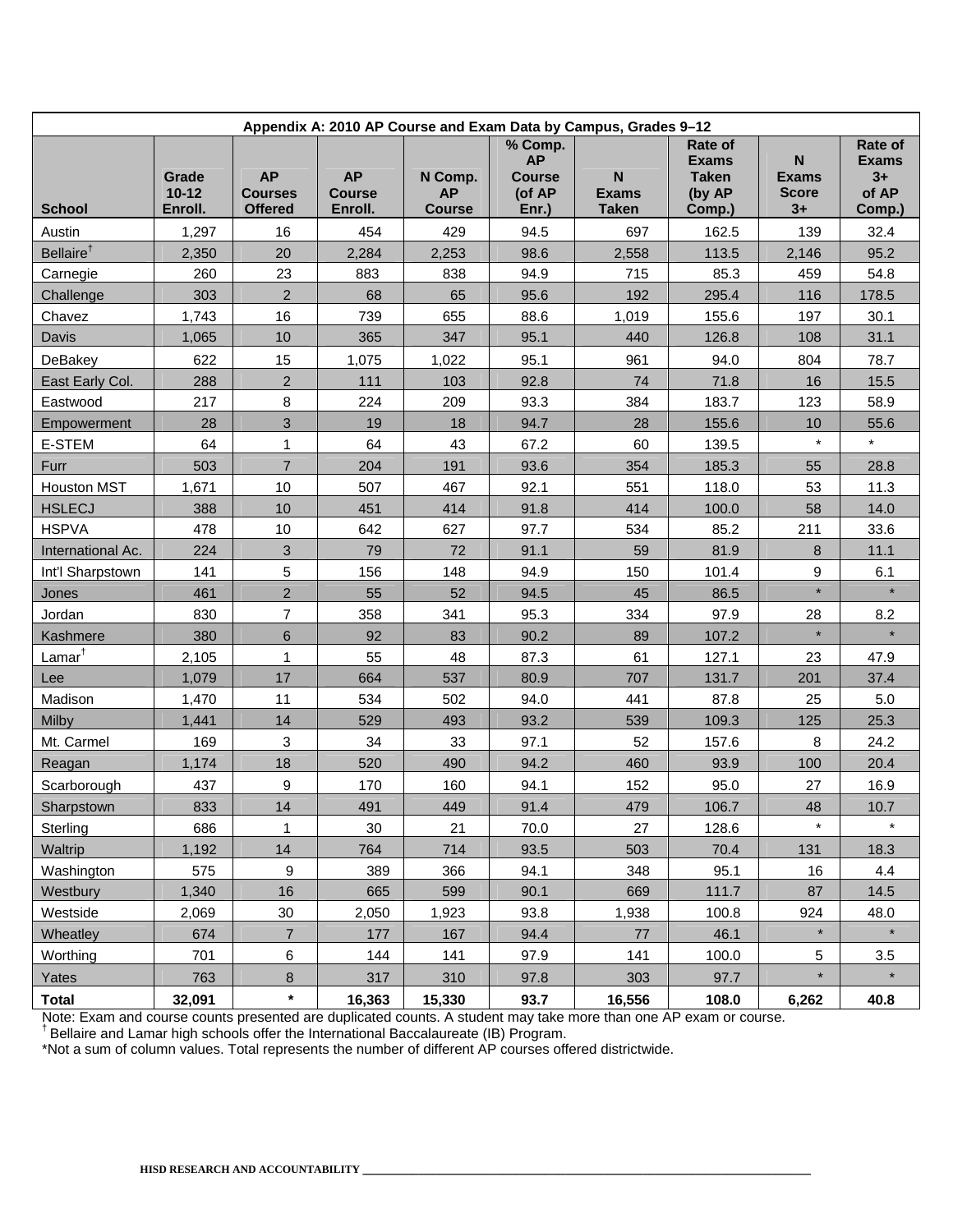|                            | $\mathsf{N}$<br><b>Scoring</b><br>3 or<br>Higher<br>$\mathbf N$<br><b>Exams</b><br><b>Taken</b> |                                                |                                           |                           |                              |                           |                                                  |                   |                                       |                                      |                                      | Energized for       |                                      |             |                                           |                               |                                    | International HS            |       |                        |                             |                       |                                        |                      |                                       |                                    |                                                              |                           |                                  |          |                                       | Additional Schools Appended<br>After Campus Totals |
|----------------------------|-------------------------------------------------------------------------------------------------|------------------------------------------------|-------------------------------------------|---------------------------|------------------------------|---------------------------|--------------------------------------------------|-------------------|---------------------------------------|--------------------------------------|--------------------------------------|---------------------|--------------------------------------|-------------|-------------------------------------------|-------------------------------|------------------------------------|-----------------------------|-------|------------------------|-----------------------------|-----------------------|----------------------------------------|----------------------|---------------------------------------|------------------------------------|--------------------------------------------------------------|---------------------------|----------------------------------|----------|---------------------------------------|----------------------------------------------------|
| <b>AP Exam Title</b>       | % Scoring<br>3 or Higher                                                                        | Austin                                         | <b>Bellaire</b>                           | Carnegie Vanguard         | <b>Challenge</b>             | <b>Chavez</b>             | Davis                                            | <b>DeBakey</b>    | East Early<br>College                 | Eastwood                             | Empowerment                          | <b>STEM Academy</b> | Furr                                 | <b>HAIS</b> | Houston Math/Sci/Tech                     | <b>HSLECJ</b>                 | <b>HSPVA</b>                       | $^\copyright$<br>Sharpstown | Jones | Jordan                 | Kashmere                    | Lamar                 | Lee                                    | Madison              | KaliM                                 | Mount Carmel                       | Reagan                                                       | Scarborough               | Sharpstown                       | Sterling | Waltrip                               |                                                    |
| Art History                |                                                                                                 | $\frac{0}{7}$                                  | $\sqrt{5}$<br>10<br>0.0 50.0 88.9         | 16<br>18                  | $\overline{1}$               |                           |                                                  |                   |                                       |                                      |                                      |                     |                                      |             |                                           |                               |                                    |                             |       |                        |                             |                       | $\mathbf 0$<br>$\boldsymbol{9}$<br>0.0 |                      |                                       |                                    | $\star$<br>$\sqrt{3}$<br>$\star$                             |                           |                                  |          |                                       |                                                    |
| Art: Studio Art-2-D Design |                                                                                                 | $\pmb{\ast}$<br>$\mathbf{1}$<br>$\star$        | $\pmb{\ast}$<br>$\overline{4}$<br>$\star$ |                           |                              |                           |                                                  |                   |                                       |                                      |                                      |                     |                                      |             |                                           |                               |                                    |                             |       |                        |                             |                       |                                        |                      |                                       |                                    |                                                              |                           |                                  |          |                                       |                                                    |
| Art: Studio Art-3-D Design |                                                                                                 | $\star$<br>$\mathbf{1}$<br>$\star$             |                                           |                           |                              |                           |                                                  |                   |                                       |                                      |                                      |                     |                                      |             |                                           |                               |                                    |                             |       |                        |                             |                       |                                        |                      |                                       |                                    |                                                              |                           |                                  |          |                                       |                                                    |
| Art: Studio Art-Drawing    |                                                                                                 | $\overline{3}$<br>19<br>15.8                   | $\star$<br>$\overline{2}$                 |                           |                              | $\star$<br>$\mathbf{1}$   |                                                  |                   |                                       |                                      |                                      |                     |                                      |             |                                           |                               |                                    |                             |       |                        |                             |                       | $\mathbf{0}$<br>$5\phantom{.0}$<br>0.0 |                      |                                       |                                    |                                                              | $\star$<br>$\overline{4}$ |                                  |          |                                       |                                                    |
| Biology                    |                                                                                                 | $\pmb{\ast}$<br>$\overline{1}$<br>$\pmb{\ast}$ | 110<br>112<br>98.2 50.0                   | $\sqrt{5}$<br>10          | $\mathbf{1}$<br>$\pmb{\ast}$ | $\mathbf{1}$<br>29<br>3.4 | $\overline{0}$<br>$\overline{20}$<br>$0.0\,63.7$ | 65<br>102         |                                       |                                      | $\pmb{0}$<br>$\overline{5}$<br>0.0   |                     | $\mathbf 0$<br>$\overline{9}$<br>0.0 |             |                                           | $\star$<br>$\mathbf{1}$       | $9\,$<br>$\overline{22}$<br>40.9   |                             |       |                        |                             |                       | 20<br>41<br>48.8 9.1                   | -1<br>11             | $\overline{0}$<br>16<br>0.0           |                                    | $\mathbf 0$<br>18<br>0.0                                     | $\mathbf{1}$              | $\overline{2}$<br>18<br>11.1     |          | $\star$<br>$\overline{4}$<br>$^\star$ |                                                    |
| Calculus AB                |                                                                                                 | $\frac{2}{10}$                                 | 79<br>$\overline{88}$<br>20.0 89.8 91.7   | 22<br>24                  |                              | $\mathbf{1}$<br>24        | 9<br>$\overline{22}$<br>4.2 40.9 77.5            | 124<br>160        | $\star$<br>$\overline{2}$<br>$\star$  | $\mathbf 0$<br>24<br>0.0             | $\star$<br>$\overline{1}$<br>$\star$ |                     |                                      |             | $\bf{0}$<br>$\overline{27}$<br>$0.0\ 0.0$ | $\mathbf 0$<br>$\overline{7}$ | $\overline{3}$<br>13<br>23.1       |                             |       | $\star$<br>$\mathsf 3$ | $\pmb{0}$<br>$\overline{7}$ | $\overline{9}$<br>44  | $\frac{23}{63}$                        | $\overline{0}$<br>12 | $\overline{4}$<br>$\overline{21}$     | $\frac{1}{5}$                      | $\frac{7}{12}$<br>0.0 20.5 36.5 0.0 19.0 20.0 58.3 11.1 28.6 | $\mathbf{1}$<br>9         | $\overline{2}$<br>$\overline{7}$ |          | $\frac{6}{17}$<br>35.3                |                                                    |
| Calculus BC                |                                                                                                 |                                                | 91<br>94<br>96.8                          | $\star$<br>$\overline{2}$ |                              |                           |                                                  | 26<br>26<br>100.0 |                                       |                                      |                                      |                     |                                      |             |                                           |                               | $\star$<br>$\mathbf{1}$<br>$\star$ |                             |       |                        |                             | 14<br>15<br>93.3 64.7 | 11<br>17                               |                      |                                       |                                    |                                                              |                           |                                  |          |                                       |                                                    |
| Chemistry                  |                                                                                                 |                                                | 18<br>20<br>90.0 57.9                     | 11<br>19                  |                              | $\mathbf 0$<br>82<br>0.0  | $\overline{1}$<br>$^\star$                       | 46<br>47<br>97.9  | $\star$<br>$\overline{2}$<br>$^\star$ | $\mathbf 0$<br>$\overline{5}$<br>0.0 |                                      |                     |                                      |             |                                           |                               | $\star$<br>$\mathbf{3}$<br>$\star$ | $\overline{1}$<br>12<br>8.3 |       |                        |                             |                       | $\star$<br>$\overline{4}$<br>$\star$   |                      | $\mathbf{0}$<br>$\overline{7}$<br>0.0 | $\star$<br>$\mathbf{1}$<br>$\star$ | $\mathbf{1}$<br>$\,6\,$<br>16.7                              |                           | $\mathbf{1}$<br>$\star$          |          | $\star$<br>$\overline{3}$<br>$\star$  |                                                    |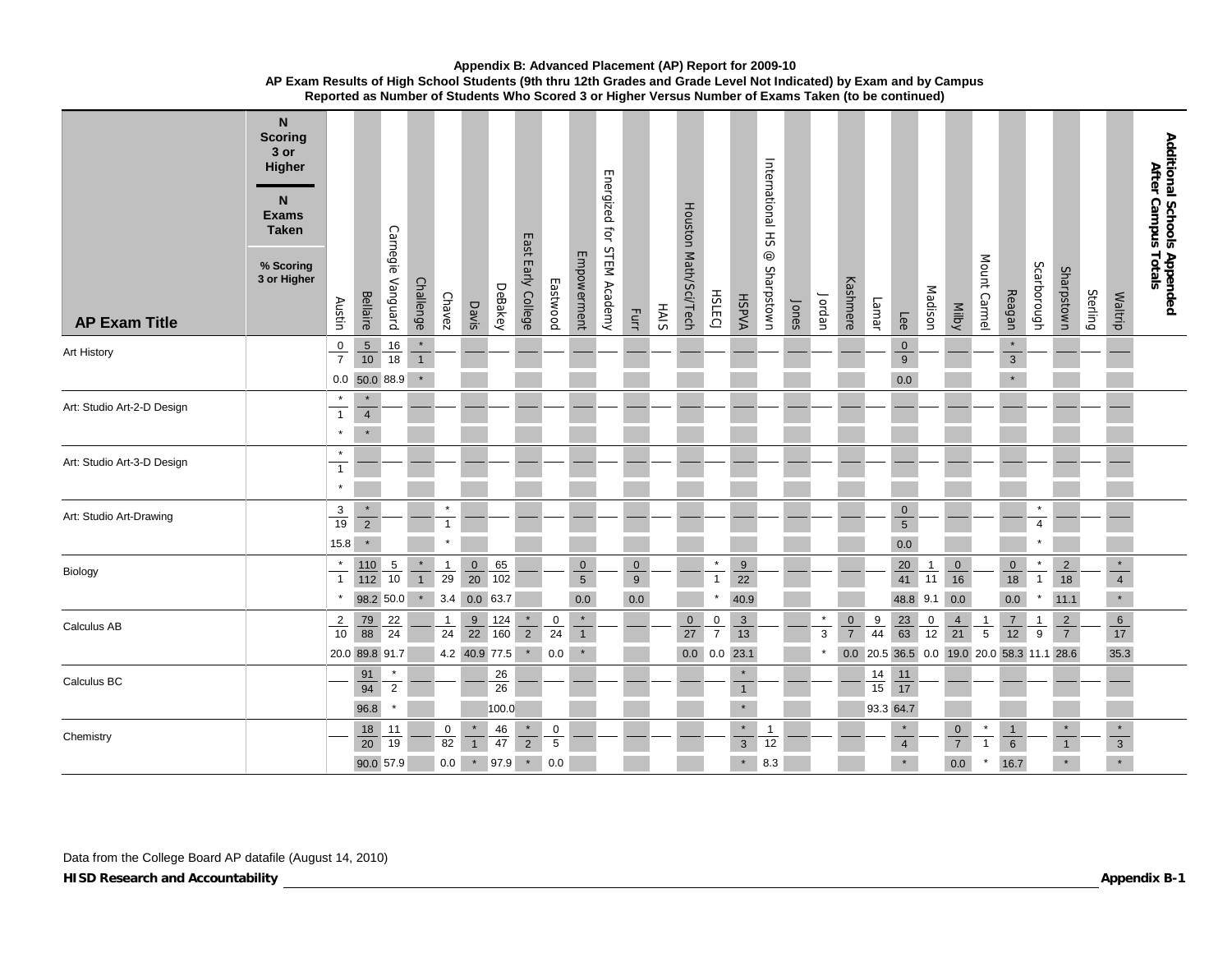|                                  | N<br><b>Scoring</b><br>3 or<br>Higher<br>N<br><b>Exams</b><br><b>Taken</b> |                           |                                                                       |                              |                       |                          |                                   |                                | East                              |                           |                                      | Energized for   |                              |                                    |                       |                            |                                    | International HS              |                                                            |                                   |                           |              |                                            |                           |                               |                                                        |                                   |                                       |                                   |                   |                        | Additional Schools<br>After Campus |
|----------------------------------|----------------------------------------------------------------------------|---------------------------|-----------------------------------------------------------------------|------------------------------|-----------------------|--------------------------|-----------------------------------|--------------------------------|-----------------------------------|---------------------------|--------------------------------------|-----------------|------------------------------|------------------------------------|-----------------------|----------------------------|------------------------------------|-------------------------------|------------------------------------------------------------|-----------------------------------|---------------------------|--------------|--------------------------------------------|---------------------------|-------------------------------|--------------------------------------------------------|-----------------------------------|---------------------------------------|-----------------------------------|-------------------|------------------------|------------------------------------|
| <b>AP Exam Title</b>             | % Scoring<br>3 or Higher                                                   | Austin                    | <b>Bellaire</b>                                                       | Carnegie<br>Vanguard         | <b>Challenge</b>      | Chavez                   | Davis                             | <b>DeBakey</b>                 | Early<br>College                  | Eastwood                  | Empowerment                          | STEM<br>Academy | Furr                         | <b>HAIS</b>                        | Houston Math/Sci/Tech | <b>HSLECJ</b>              | <b>HSPVA</b>                       | $^{\copyright}$<br>Sharpstown | Jones                                                      | Jordan                            | Kashmere                  | Lamar        | Lee                                        | Madison                   | KaliM                         | Mount<br>Carmel                                        | Reagan                            | Scarborough                           | Sharpstown                        | Sterling          | Waltrip                | s Appended<br>Fotals               |
| Chinese Language & Culture       |                                                                            |                           | 39<br>39<br>100.0                                                     | $\pmb{\ast}$<br>$\mathbf{1}$ |                       |                          |                                   | $\star$<br>$\overline{4}$      |                                   |                           |                                      |                 |                              |                                    |                       |                            | $\star$<br>$\mathbf{1}$<br>$\star$ |                               |                                                            |                                   |                           |              | $\mathbf{1}$<br>$\star$                    |                           |                               |                                                        |                                   |                                       |                                   |                   |                        |                                    |
| Computer Science A               |                                                                            | $\overline{4}$            | 43<br>84<br>51.2 88.9                                                 | 8<br>$\boldsymbol{9}$        |                       |                          |                                   | $\overline{1}$                 | $\mathbf{1}$<br>$\star$           | 0<br>8<br>0.0             |                                      |                 |                              | $\star$<br>$\overline{\mathbf{c}}$ |                       |                            | $\star$<br>$\mathbf{1}$            |                               |                                                            |                                   |                           |              |                                            |                           |                               |                                                        | $\mathbf{1}$<br>18<br>5.6         |                                       |                                   |                   |                        |                                    |
| Computer Science AB              |                                                                            |                           |                                                                       |                              |                       |                          |                                   |                                |                                   |                           |                                      |                 |                              |                                    |                       |                            |                                    |                               |                                                            |                                   |                           |              |                                            |                           |                               |                                                        |                                   |                                       |                                   |                   |                        |                                    |
| Economics: Macroeconomics        |                                                                            | 0<br>35                   | 241<br>$\overline{269}$<br>0.0 89.6 54.5                              | 6<br>11                      |                       | $\mathbf 0$<br>20<br>0.0 |                                   | 49<br>60<br>81.7               |                                   |                           |                                      |                 |                              |                                    | $\overline{7}$<br>42  | 13<br>57<br>16.7 22.8 13.9 | 10<br>$\overline{72}$              |                               |                                                            | $\overline{2}$                    |                           |              | 12<br>29<br>41.4                           |                           |                               |                                                        | $\pmb{0}$<br>26                   | 0<br>$\overline{16}$<br>$0.0$ 0.0 6.1 | $\overline{2}$<br>$\overline{33}$ |                   | $\frac{8}{38}$<br>21.1 |                                    |
| Economics: Microeconomics        |                                                                            | $\mathbf{1}$              | 35<br>37<br>94.6 72.3                                                 | 34<br>47                     |                       |                          |                                   | $\pmb{\ast}$<br>$\overline{1}$ |                                   |                           |                                      |                 |                              |                                    |                       |                            |                                    |                               |                                                            |                                   |                           |              | $\star$<br>$\mathbf{1}$<br>*               |                           |                               |                                                        | $\mathbf 0$<br>$\sqrt{5}$<br>0.0  |                                       |                                   |                   |                        |                                    |
| English Language & Composition   |                                                                            | $\overline{2}$<br>46      | 238<br>$\overline{291}$<br>4.3 81.8 70.7 35.7 11.7 0.0 89.5 50.0 18.4 | 58<br>$\overline{82}$        | 10<br>$\overline{28}$ | 9<br>77                  | $\overline{0}$<br>$\overline{89}$ | 77<br>86                       | $\overline{7}$<br>$\overline{14}$ | $\overline{7}$<br>38      |                                      |                 | $\overline{2}$<br>33<br>6.1  |                                    | $\mathbf{1}$<br>138   | $6 \overline{}$<br>60      | 60<br>$\overline{75}$              | $\frac{3}{39}$                | $\pmb{0}$<br>$\frac{1}{35}$<br>$0.7$ 10.0 80.0 7.7 0.0 0.0 | 0<br>85                           | $\mathbf{0}$<br>21<br>0.0 | $\mathbf{1}$ | 21<br>$\overline{78}$<br>26.9              | $\mathbf{1}$<br>83<br>1.2 | 9<br>$\overline{96}$          | $\overline{2}$<br>11<br>9.4 18.2 15.9 3.7 2.0 0.0 11.3 | $\overline{7}$<br>$\overline{44}$ | $\mathbf{1}$<br>27                    | $\overline{1}$<br>$\overline{51}$ | $\mathbf 0$<br>27 | 14<br>124              |                                    |
| English Literature & Composition |                                                                            | $\mathbf{1}$<br>41<br>2.4 | 181<br>227<br>79.7 58.1 53.1 22.2 1.5 92.7                            | $\frac{43}{74}$              | 17<br>$\overline{32}$ | 10<br>$\overline{45}$    | $\overline{1}$<br>65              | 76<br>82                       | $\overline{4}$<br>$\star$         | $\mathbf{1}$<br>37<br>2.7 |                                      |                 | $\overline{2}$<br>16<br>12.5 |                                    | $\overline{2}$<br>73  | $6\overline{}$<br>59       | 44<br>92<br>2.7 10.2 47.8          |                               | $\mathbf 0$<br>10                                          | $\sqrt{5}$<br>71<br>$0.0$ 7.0 0.0 | $\mathbf 0$<br>11         |              | 6<br>57<br>10.5 0.0 8.8 12.5 24.0 12.0 7.3 | 0<br>66                   | $\sqrt{5}$<br>$\overline{57}$ | $\mathbf{1}$<br>$\bf8$                                 | $\frac{6}{25}$                    | 3<br>$\overline{25}$                  | $\mathbf{3}$<br>$\overline{41}$   |                   | 11<br>49<br>22.4       |                                    |
| <b>Environmental Science</b>     |                                                                            | $\overline{2}$            | 55<br>72<br>76.4 81.8                                                 | 9<br>11                      |                       | $\mathbf 0$<br>16<br>0.0 |                                   |                                |                                   |                           | $\pmb{0}$<br>$\boldsymbol{8}$<br>0.0 |                 | $\mathbf 0$<br>24<br>0.0     |                                    |                       |                            |                                    |                               |                                                            |                                   |                           |              | 12<br>43<br>27.9 0.0 17.9                  | $\mathbf 0$<br>10         | $\sqrt{5}$<br>28              |                                                        |                                   |                                       | $\mathbf{1}$<br>30<br>3.3         |                   | 1<br>12<br>8.3         |                                    |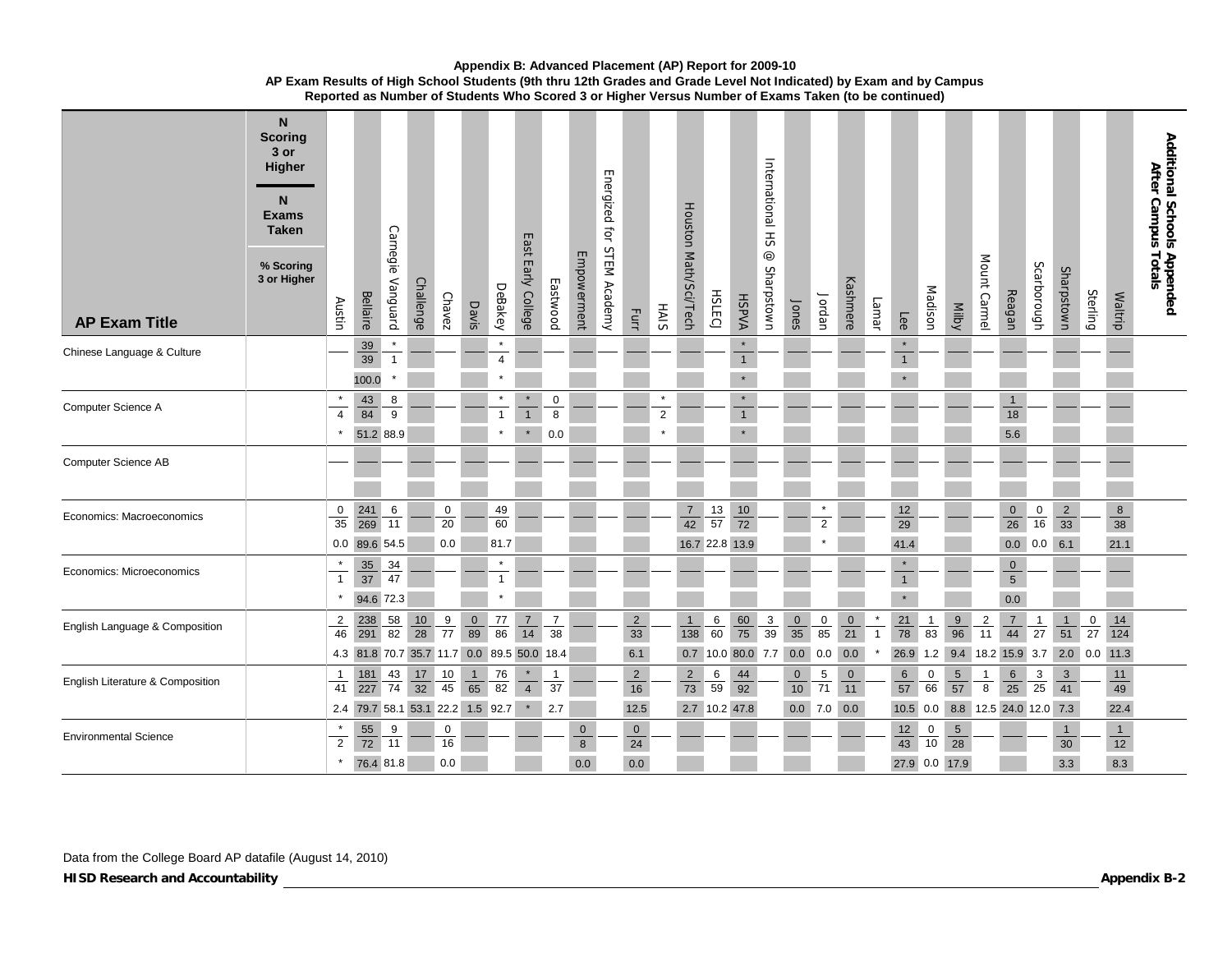|                                      | N<br><b>Scoring</b><br>3 or<br>Higher<br>N<br><b>Exams</b><br><b>Taken</b> |                   |                                           |                                                |                  |                      |                                                  |                                |                    |                           |             | Energized for STEM Academy |                          |                           |                       |                             |                                      | International HS             |       |                                                  |                    |       |                                    |                   |                              |              |                                       |             |                                   |          |                         | <b>Additional Schools</b><br>After Campus |
|--------------------------------------|----------------------------------------------------------------------------|-------------------|-------------------------------------------|------------------------------------------------|------------------|----------------------|--------------------------------------------------|--------------------------------|--------------------|---------------------------|-------------|----------------------------|--------------------------|---------------------------|-----------------------|-----------------------------|--------------------------------------|------------------------------|-------|--------------------------------------------------|--------------------|-------|------------------------------------|-------------------|------------------------------|--------------|---------------------------------------|-------------|-----------------------------------|----------|-------------------------|-------------------------------------------|
| <b>AP Exam Title</b>                 | % Scoring<br>3 or Higher                                                   | Austin            | Bellaire                                  | Carnegie Vanguard                              | <b>Challenge</b> | Chavez               | Davis                                            | <b>DeBakey</b>                 | East Early College | Eastwood                  | Empowerment |                            | Furr                     | <b>HAIS</b>               | Houston Math/Sci/Tech | <b>HSLECJ</b>               | <b>HSPVA</b>                         | $^{\circledR}$<br>Sharpstown | Jones | Jordan                                           | Kashmere           | Lamar | Lee                                | Madison           | KaliM                        | Mount Carmel | Reagan                                | Scarborough | Sharpstown                        | Sterling | Waltrip                 | s Appended<br>S Totals                    |
| European History                     |                                                                            | $\mathbf 0$<br>18 | $10$<br>$\overline{11}$<br>0.0 90.9 100.0 | 6<br>$\overline{6}$                            |                  |                      |                                                  |                                |                    | $\star$<br>$\overline{4}$ |             |                            |                          |                           |                       | $\overline{1}$<br>8<br>12.5 | $\star$<br>$\overline{1}$<br>$\star$ |                              |       |                                                  |                    |       |                                    |                   |                              |              |                                       |             | $\overline{4}$<br>10<br>40.0      |          |                         |                                           |
| French Language                      |                                                                            |                   | 11<br>15<br>73.3                          | $\star$<br>$\overline{2}$<br>$\star$           |                  |                      | $\mathbf 0$<br>$\overline{7}$<br>$0.0$ 14.3      | $\mathbf{1}$<br>$\overline{7}$ |                    |                           |             |                            |                          |                           |                       |                             | $\star$<br>$\mathbf{1}$<br>$\star$   |                              |       |                                                  |                    |       | $\star$<br>$\mathbf{1}$<br>$\star$ |                   |                              |              |                                       |             |                                   |          |                         |                                           |
| French Literature                    |                                                                            |                   |                                           |                                                |                  |                      |                                                  |                                |                    |                           |             |                            |                          |                           |                       |                             |                                      |                              |       |                                                  |                    |       |                                    |                   |                              |              |                                       |             |                                   |          |                         |                                           |
| German Language                      |                                                                            |                   | 13<br>13<br>100.0                         |                                                |                  |                      |                                                  |                                |                    |                           |             |                            |                          |                           |                       |                             |                                      |                              |       |                                                  |                    |       |                                    |                   |                              |              |                                       |             |                                   |          | $\star$<br>1<br>$\star$ |                                           |
| Government & Politics: Comparative   |                                                                            |                   |                                           |                                                |                  |                      |                                                  |                                |                    |                           |             |                            |                          |                           |                       |                             |                                      |                              |       |                                                  |                    |       |                                    |                   |                              |              |                                       |             |                                   |          |                         |                                           |
| Government & Politics: United States |                                                                            | $\mathbf 0$<br>57 | 204<br>$\frac{1}{232}$<br>0.0 87.9 25.6   | 10<br>39                                       |                  | $\overline{2}$<br>45 | $\mathbf{0}$<br>$\boldsymbol{7}$<br>4.4 0.0 78.1 | 50<br>64                       |                    |                           |             |                            | $\mathbf 0$<br>43<br>0.0 |                           | $\overline{0}$<br>58  | 0<br>59<br>$0.0$ 0.0 36.7   | 18<br>49                             |                              |       | $\overline{2}$<br>$\overline{36}$<br>$5.6 \ 0.0$ | $\mathbf{0}$<br>11 |       | 10<br>33<br>$30.3$ 0.0 0.0         | $\mathbf 0$<br>80 | $\overline{0}$<br>51         |              | $\overline{2}$<br>39<br>$5.1$ 0.0 5.4 | 0<br>13     | $\overline{2}$<br>$\overline{37}$ |          | $\frac{19}{40}$<br>47.5 |                                           |
| Human Geography                      |                                                                            | 0<br>19           | 34<br>0.0 82.9 57.5                       | $\boxed{73}$<br>$\frac{1}{41}$ $\frac{1}{127}$ |                  |                      |                                                  |                                |                    |                           |             |                            |                          | $\mathbf{1}$<br>38<br>2.6 |                       |                             |                                      | $\mathbf{1}$<br>36<br>2.8    |       |                                                  |                    |       |                                    |                   | $\overline{4}$<br>12<br>33.3 |              | $\overline{4}$<br>24<br>16.7          |             |                                   |          |                         |                                           |
| Italian Language & Culture           |                                                                            |                   |                                           |                                                |                  |                      |                                                  |                                |                    |                           |             |                            |                          |                           |                       |                             |                                      |                              |       |                                                  |                    |       |                                    |                   |                              |              |                                       |             |                                   |          |                         |                                           |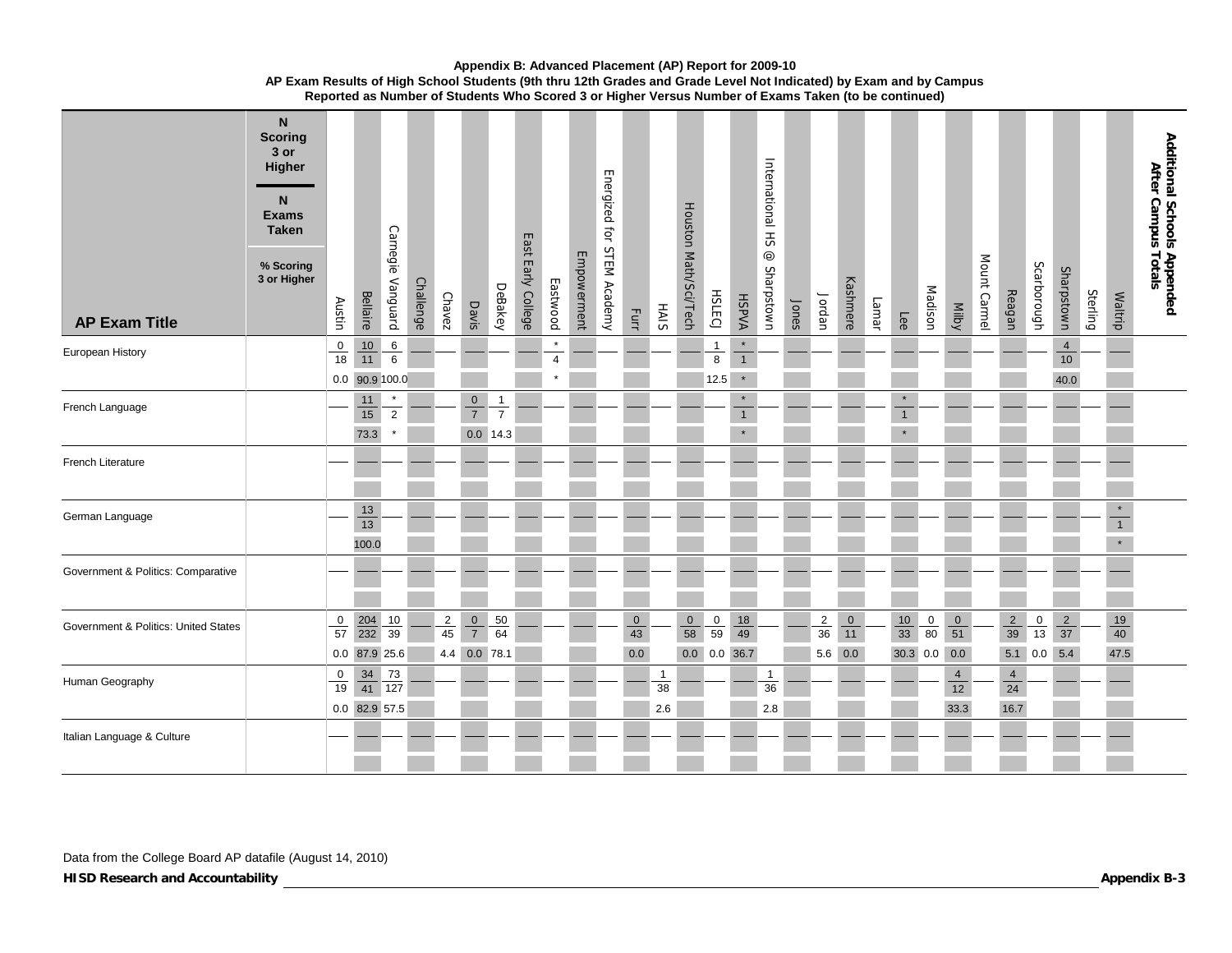|                                     | N<br><b>Scoring</b><br>3 or<br>Higher<br>$\mathsf{N}$<br><b>Exams</b><br><b>Taken</b><br>% Scoring<br>3 or Higher |                      |                                      | Carnegie Vanguard                |                  |                          |       |                           | East Early College                    |                          | Empowerment | Energized for STEM Academy |      |                     | Houston Math/Sci/Tech            |               |                                    | International HS<br>$\circledS$<br>Sharpstown |       |        |          |       |                                      |                          |                           | Mount Carmel |                              | Scarborough | Sharpstown                           |          |                                      | Additional Schools<br>tional Schools Appended<br>After Campus Totals |
|-------------------------------------|-------------------------------------------------------------------------------------------------------------------|----------------------|--------------------------------------|----------------------------------|------------------|--------------------------|-------|---------------------------|---------------------------------------|--------------------------|-------------|----------------------------|------|---------------------|----------------------------------|---------------|------------------------------------|-----------------------------------------------|-------|--------|----------|-------|--------------------------------------|--------------------------|---------------------------|--------------|------------------------------|-------------|--------------------------------------|----------|--------------------------------------|----------------------------------------------------------------------|
| <b>AP Exam Title</b>                |                                                                                                                   | Austin               | Bellaire                             |                                  | <b>Challenge</b> | Chavez                   | Davis | <b>DeBakey</b>            |                                       | Eastwood                 |             |                            | Furr | <b>HAIS</b>         |                                  | <b>HSLECJ</b> | <b>HSPVA</b>                       |                                               | Jones | Jordan | Kashmere | Lamar | Lee                                  | Madison                  | KaliM                     |              | Reagan                       |             |                                      | Sterling | Waltrip                              |                                                                      |
| Japanese Language & Culture         |                                                                                                                   |                      | $\overline{4}$<br>$\sqrt{5}$<br>80.0 |                                  |                  |                          |       |                           |                                       |                          |             |                            |      |                     |                                  |               |                                    |                                               |       |        |          |       |                                      |                          |                           |              |                              |             |                                      |          |                                      |                                                                      |
| Latin: Literature                   |                                                                                                                   |                      |                                      |                                  |                  |                          |       |                           |                                       |                          |             |                            |      |                     |                                  |               |                                    |                                               |       |        |          |       |                                      |                          |                           |              |                              |             |                                      |          |                                      |                                                                      |
| Latin: Vergil                       |                                                                                                                   |                      | $\star$<br>$\mathbf{1}$<br>$\star$   | $\star$<br>$\sqrt{2}$<br>$\star$ |                  |                          |       |                           |                                       |                          |             |                            |      |                     |                                  |               | $\star$<br>$\mathbf{1}$<br>$\star$ |                                               |       |        |          |       |                                      |                          |                           |              |                              |             |                                      |          |                                      |                                                                      |
| Music Theory                        |                                                                                                                   |                      | 16<br>23<br>69.6                     |                                  |                  |                          |       |                           |                                       |                          |             |                            |      |                     |                                  |               | 15<br>$17$<br>88.2                 |                                               |       |        |          |       |                                      | $\mathbf 0$<br>11<br>0.0 |                           |              |                              |             | $\star$<br>$\mathbf{1}$              |          |                                      |                                                                      |
| Physics B                           |                                                                                                                   | $\overline{2}$<br>14 | 57<br>$\overline{73}$<br>14.3 78.1   |                                  |                  | $\mathbf 0$<br>19<br>0.0 |       | 39<br>51<br>76.5          | $\star$<br>$\mathbf{1}$               |                          |             |                            |      | 0<br>$\overline{7}$ | $\frac{0}{21}$<br>$0.0\quad 0.0$ |               |                                    |                                               |       |        |          |       | $\overline{7}$<br>$34\,$<br>$20.6\,$ |                          | $\mathbf{1}$<br>12<br>8.3 |              |                              |             | $\mathbf 0$<br>13<br>0.0             |          |                                      |                                                                      |
| Physics C - Electricity & Magnetism |                                                                                                                   |                      | 22<br>24<br>91.7 60.0                | 6<br>10                          |                  |                          |       | $\star$<br>$\overline{1}$ |                                       |                          |             |                            |      |                     |                                  |               |                                    |                                               |       |        |          |       | 1<br>22<br>$4.5\,$                   |                          |                           |              |                              |             |                                      |          |                                      |                                                                      |
| Physics C - Mechanics               |                                                                                                                   |                      | 22<br>23<br>95.7 69.2                | 9<br>13                          |                  |                          |       | $\star$<br>$\overline{1}$ |                                       |                          |             |                            |      |                     |                                  |               |                                    |                                               |       |        |          |       | $5\overline{)}$<br>$27\,$<br>18.5    |                          |                           |              |                              |             |                                      |          |                                      |                                                                      |
| Psychology                          |                                                                                                                   | $\mathbf 0$<br>13    | 104<br>$\frac{1}{124}$<br>$0.0$ 83.9 |                                  |                  |                          |       | 38<br>43<br>88.4          | $\star$<br>$\overline{2}$<br>$^\star$ | $\mathbf 0$<br>19<br>0.0 |             |                            |      |                     |                                  |               |                                    |                                               |       |        |          |       | $\star$<br>$\mathbf{1}$<br>$\star$   |                          |                           |              | $\overline{7}$<br>54<br>13.0 |             | $\mathbf 0$<br>$\overline{7}$<br>0.0 |          | $\star$<br>$\overline{1}$<br>$\star$ |                                                                      |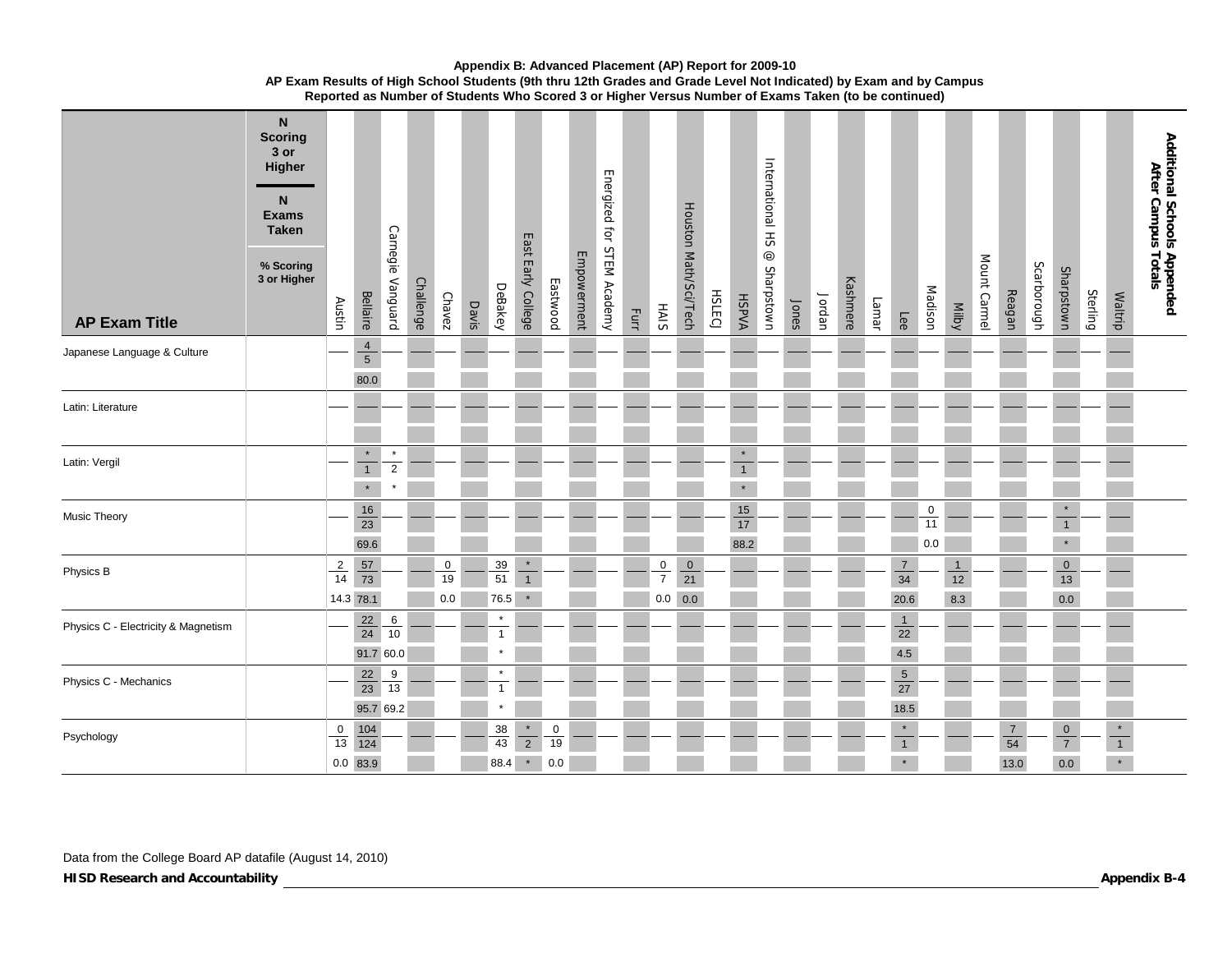|                              | N<br><b>Scoring</b><br>3 or<br>Higher<br>N<br><b>Exams</b><br><b>Taken</b> |                       |                                                                            |                       |                       |                         |                                       |                  | East                                 |                      |                         | Energized<br>ğ      |                                        |                |                             |                                   |                                      | International HS |       |                         |                           |       |                                                             |                 |                             |                             |                                        |                     |                                           |          |                           | Additional Schools<br>After<br>Campus |
|------------------------------|----------------------------------------------------------------------------|-----------------------|----------------------------------------------------------------------------|-----------------------|-----------------------|-------------------------|---------------------------------------|------------------|--------------------------------------|----------------------|-------------------------|---------------------|----------------------------------------|----------------|-----------------------------|-----------------------------------|--------------------------------------|------------------|-------|-------------------------|---------------------------|-------|-------------------------------------------------------------|-----------------|-----------------------------|-----------------------------|----------------------------------------|---------------------|-------------------------------------------|----------|---------------------------|---------------------------------------|
| <b>AP Exam Title</b>         | % Scoring<br>3 or Higher                                                   | Austin                | <b>Bellaire</b>                                                            | Carnegie<br>Vanguard  | Challenge             | Chavez                  | Davis                                 | <b>DeBakey</b>   | Early<br><b>College</b>              | Eastwood             | Empowerment             | S<br>TEM<br>Academy | Furr                                   | <b>HAIS</b>    | Houston Math/Sci/Tech       | <b>HSLECJ</b>                     | <b>HSPVA</b>                         | ම<br>Sharpstown  | Jones | Jordan                  | Kashmere                  | Lamar | Lee                                                         | Madison         | <b>Nillby</b>               | Mount<br>Carmel             | Reagan                                 | Scarborough         | Sharpstown                                | Sterling | Waltrip                   | Appended<br>Totals                    |
| Spanish Language             |                                                                            | 125<br>254            | 54<br>$\overline{89}$<br>49.2 60.7 72.2 77.9 39.3 85.4 90.7 87.5 89.6 71.4 | $\frac{13}{18}$       | 74<br>$\overline{95}$ | 147<br>$\overline{374}$ | 82<br>$\overline{96}$                 | 39<br>43         | $\overline{7}$<br>$\overline{8}$     | $\frac{103}{115}$    | $10$<br>$\overline{14}$ |                     | 51<br>128                              | $\frac{7}{12}$ | $\frac{39}{63}$             | $\frac{23}{25}$                   | 13<br>19<br>39.8 58.3 61.9 92.0 68.4 | $\overline{2}$   |       | 18<br>29<br>62.1        |                           |       | 58<br>$\overline{71}$<br>81.7 73.3 82.8 80.0 83.3 57.1 71.1 | $\frac{22}{30}$ | $\frac{72}{87}$             | $\frac{4}{5}$               | $\frac{50}{60}$                        | $\frac{16}{28}$     | 27<br>$\overline{38}$                     |          | $\frac{52}{66}$<br>78.8   |                                       |
| Spanish Literature           |                                                                            | 4<br>$\overline{15}$  | 21<br>$\overline{32}$<br>26.7 65.6                                         | 3                     |                       | 24<br>28                | 13<br>25<br>85.7 52.0                 |                  | $\mathbf{1}$<br>10 <sup>°</sup>      | 8<br>15<br>10.0 53.3 |                         |                     | $\mathbf 0$<br>$6\phantom{1}$<br>0.0   |                |                             | 5<br>5<br>100.0                   |                                      |                  |       |                         |                           |       | 9<br>11.1                                                   | $\overline{1}$  | 3<br>10<br>30.0             |                             | $\overline{2}$<br>16<br>12.5           |                     | $\pmb{\ast}$<br>$\overline{1}$<br>$\star$ |          |                           |                                       |
| <b>Statistics</b>            |                                                                            | $\frac{0}{27}$<br>0.0 | 89<br>104<br>85.6 75.6                                                     | 31<br>41              |                       | $\overline{4}$          | $\mathbf{0}$<br>$\overline{7}$<br>0.0 | 37<br>39<br>94.9 | $\star$<br>$\overline{2}$<br>$\star$ | $\overline{1}$       |                         |                     |                                        |                | $\mathbf{0}$<br>16<br>0.0   |                                   | $\star$<br>$\mathbf{1}$<br>$\star$   |                  |       |                         |                           |       | $\overline{4}$<br>27<br>14.8                                |                 | $\overline{2}$<br>25<br>8.0 |                             |                                        | $\overline{2}$      | $\mathbf{3}$<br>58<br>5.2                 |          | $\frac{9}{36}$<br>25.0    |                                       |
| <b>United States History</b> |                                                                            | $\frac{0}{39}$<br>0.0 | 204<br>244<br>83.6 56.8                                                    | 42<br>74              | $\overline{1}$        | 2<br>105<br>1.9         | $\overline{2}$<br>50<br>4.0 98.3 0.0  | 58<br>59         | $\mathbf{0}$<br>$\,6\,$              | 0<br>25<br>0.0       |                         |                     | $\mathbf{0}$<br>50<br>0.0              |                | $\overline{2}$<br>32<br>6.3 | $\overline{1}$<br>56<br>1.8       | 18<br>65<br>27.7 4.8                 | -1<br>21         |       | 0<br>23<br>0.0          | $\mathbf{0}$<br>12<br>0.0 |       | 5 <sup>5</sup><br>67<br>7.5                                 | 94<br>1.1       | 4<br>$\overline{57}$<br>7.0 | 0<br>$\overline{22}$<br>0.0 | $\frac{3}{49}$<br>6.1                  | 4<br>15<br>26.7 2.2 | 1<br>46                                   |          | $\frac{7}{87}$<br>$8.0\,$ |                                       |
| World History                |                                                                            | $\frac{0}{73}$        | 139<br>$\frac{1}{155}$<br>0.0 89.7 70.8 38.2 0.7 2.0 84.5 4.5 1.1          | 51<br>$\overline{72}$ | 13<br>34              | 150                     | $\mathbf{1}$<br>51                    | 71<br>84         | $\mathbf{1}$<br>22                   | -1<br>93             |                         | -1<br>60<br>1.7     | $\mathbf{0}$<br>$\overline{45}$<br>0.0 |                | $\overline{2}$<br>81        | 3<br>$\overline{77}$<br>$2.5$ 3.9 | 15<br>$\frac{1}{100}$<br>$15.0$ 2.5  | -1<br>40         |       | -1<br>85<br>$1.2 \ 0.0$ | $\mathbf 0$<br>27         |       | $\overline{a}$<br>67<br>3.0 0.0 26.7                        | 0<br>43         | 16<br>60                    |                             | $\boldsymbol{9}$<br>61<br>14.8 8.3 0.0 | 12                  | $\mathbf{0}$<br>$\overline{87}$           |          | $\frac{3}{25}$<br>12.0    |                                       |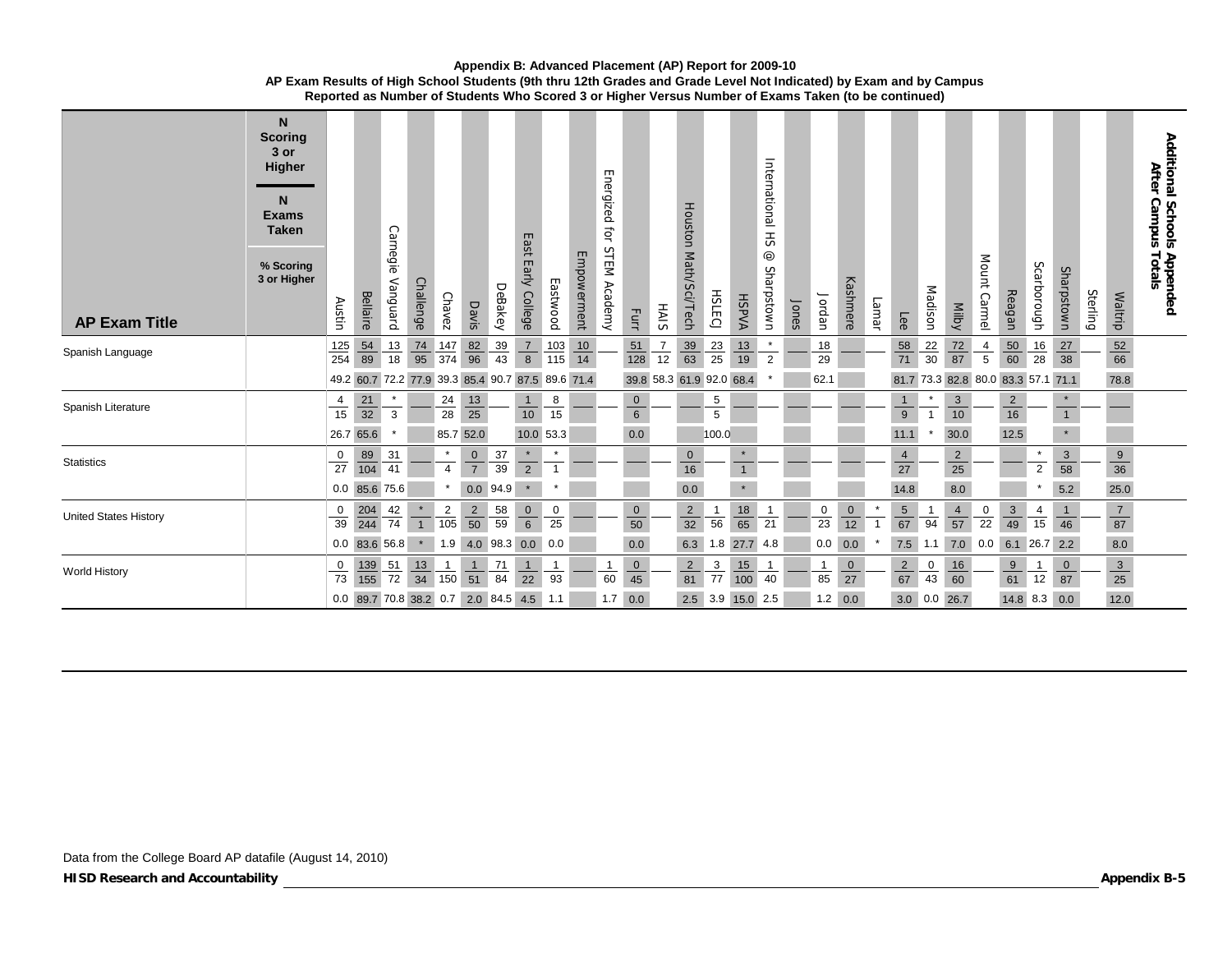|                            | $\,$ N $\,$<br><b>Scoring</b><br>3 or<br>Higher<br>N<br><b>Exams</b><br><b>Taken</b> |                              |                                    |                                                |                          |                                          |                                                |  |  |  |  |  |  |  |  |  |  |  | End of Participating<br>High Schools |
|----------------------------|--------------------------------------------------------------------------------------|------------------------------|------------------------------------|------------------------------------------------|--------------------------|------------------------------------------|------------------------------------------------|--|--|--|--|--|--|--|--|--|--|--|--------------------------------------|
| <b>AP Exam Title</b>       | % Scoring<br>3 or Higher                                                             | Washington                   | Westbury                           | Westside                                       | Wheatley                 | Worthing                                 | Yates                                          |  |  |  |  |  |  |  |  |  |  |  |                                      |
| Art History                |                                                                                      |                              |                                    | 17<br>$\overline{19}$<br>89.5                  |                          |                                          |                                                |  |  |  |  |  |  |  |  |  |  |  |                                      |
| Art: Studio Art-2-D Design |                                                                                      |                              | $\star$<br>$\mathbf{3}$<br>$\star$ | $\star$<br>$\overline{4}$<br>$\star$           |                          |                                          |                                                |  |  |  |  |  |  |  |  |  |  |  |                                      |
| Art: Studio Art-3-D Design |                                                                                      |                              | $\star$<br>$\mathbf{1}$<br>$\star$ | $\pmb{\ast}$<br>$\overline{2}$<br>$\pmb{\ast}$ |                          |                                          |                                                |  |  |  |  |  |  |  |  |  |  |  |                                      |
| Art: Studio Art-Drawing    |                                                                                      |                              | $\star$<br>$\mathbf{1}$            | $\frac{5}{5}$<br>* $100.0$                     |                          |                                          |                                                |  |  |  |  |  |  |  |  |  |  |  |                                      |
| Biology                    |                                                                                      | $\mathbf 0$<br>43<br>$0.0\,$ |                                    | 37<br>54<br>68.5                               |                          |                                          |                                                |  |  |  |  |  |  |  |  |  |  |  |                                      |
| Calculus AB                |                                                                                      | $\frac{1}{11}$               | $\overline{2}$<br>$\overline{8}$   | $\frac{12}{31}$<br>9.1 25.0 38.7               |                          | $\overline{0}$<br>$6\overline{6}$<br>0.0 | $\frac{1}{3}$<br>$^\star$                      |  |  |  |  |  |  |  |  |  |  |  |                                      |
| Calculus BC                |                                                                                      |                              |                                    | 34<br>$\overline{35}$<br>97.1                  |                          |                                          |                                                |  |  |  |  |  |  |  |  |  |  |  |                                      |
| Chemistry                  |                                                                                      |                              |                                    | 18<br>29<br>62.1 0.0                           | $\overline{0}$<br>$\bf8$ |                                          | $\mathbf 0$<br>$\overline{\mathbf{17}}$<br>0.0 |  |  |  |  |  |  |  |  |  |  |  |                                      |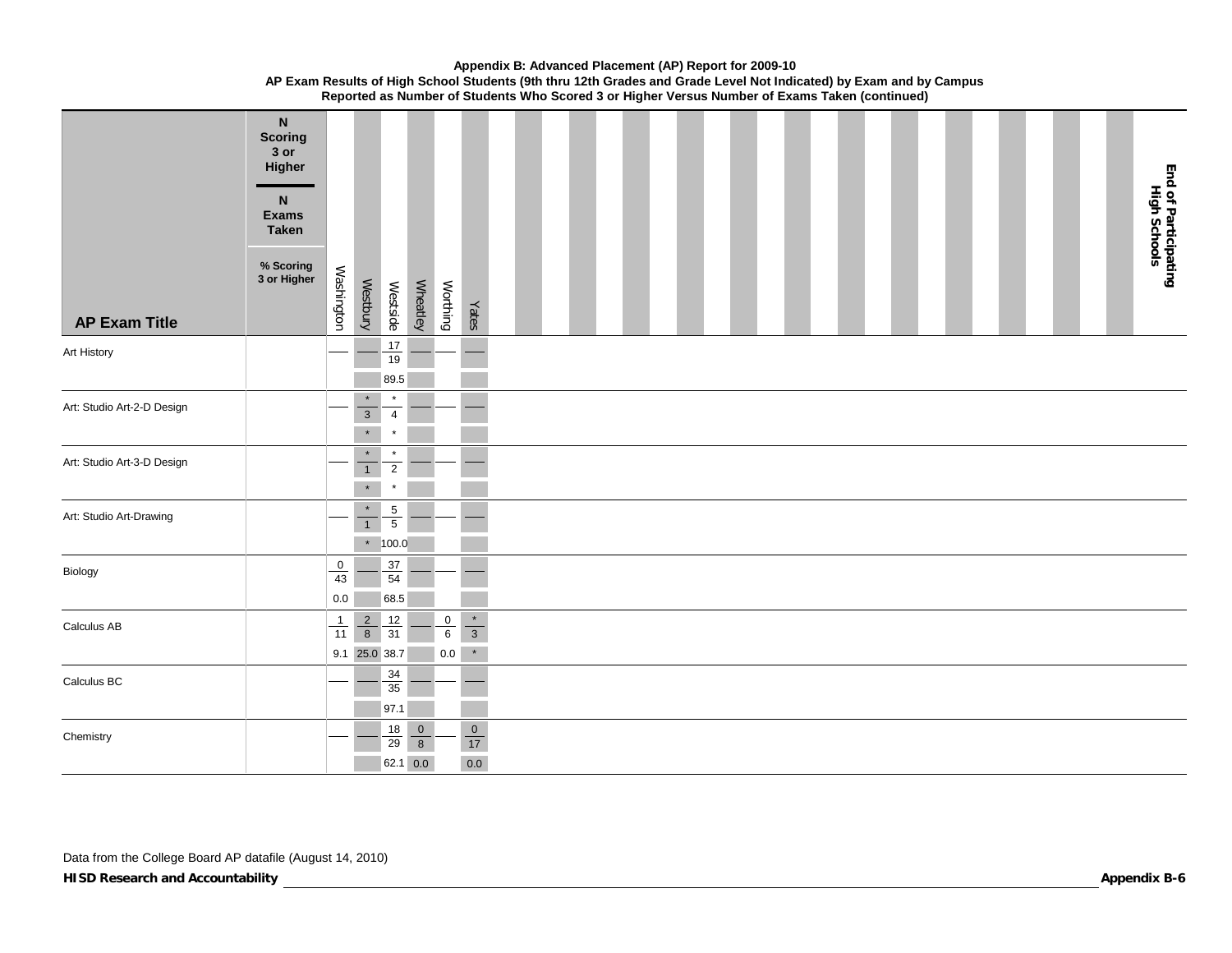|                                  | $\mathsf{N}$<br><b>Scoring</b><br>$3$ or<br>Higher<br>N<br><b>Exams</b><br><b>Taken</b> |                      |                                                                      |                      |                                                |                                                |                                     |  |  |  |  |  |  |  |  |  |  |  | End of Participating<br>High Schools |
|----------------------------------|-----------------------------------------------------------------------------------------|----------------------|----------------------------------------------------------------------|----------------------|------------------------------------------------|------------------------------------------------|-------------------------------------|--|--|--|--|--|--|--|--|--|--|--|--------------------------------------|
| <b>AP Exam Title</b>             | % Scoring<br>3 or Higher                                                                | Washington           | Westbury                                                             | Westside             | Wheatley                                       | Worthing                                       | Yates                               |  |  |  |  |  |  |  |  |  |  |  |                                      |
| Chinese Language & Culture       |                                                                                         |                      |                                                                      | 15<br>17<br>88.2     |                                                |                                                |                                     |  |  |  |  |  |  |  |  |  |  |  |                                      |
| Computer Science A               |                                                                                         |                      |                                                                      | 6<br>13<br>46.2      |                                                |                                                |                                     |  |  |  |  |  |  |  |  |  |  |  |                                      |
| Computer Science AB              |                                                                                         |                      |                                                                      |                      |                                                |                                                |                                     |  |  |  |  |  |  |  |  |  |  |  |                                      |
| Economics: Macroeconomics        |                                                                                         |                      | $\,$ 6 $\,$<br>$74\,$                                                | 20<br>46<br>8.1 43.5 |                                                |                                                | $\overline{0}$<br>$50\,$<br>$0.0\,$ |  |  |  |  |  |  |  |  |  |  |  |                                      |
| Economics: Microeconomics        |                                                                                         | $\mathbf 0$<br>39    | $\overline{1}$<br>74<br>$0.0$ 1.4                                    |                      |                                                |                                                |                                     |  |  |  |  |  |  |  |  |  |  |  |                                      |
| English Language & Composition   |                                                                                         | $\overline{7}$       | $\overline{7}$<br>$\frac{1}{49}$ $\frac{1}{74}$ 244<br>14.3 9.5 38.1 | 93                   |                                                | $\overline{1}$<br>$\overline{35}$<br>$2.9$ 2.1 | $\overline{1}$<br>$\overline{48}$   |  |  |  |  |  |  |  |  |  |  |  |                                      |
| English Literature & Composition |                                                                                         | $\overline{3}$<br>60 | 5.0 16.3 61.5 0.0 0.0 0.0                                            |                      | $\frac{8}{49}$ $\frac{83}{135}$ $\frac{0}{25}$ | $\overline{0}$<br>$\overline{30}$              | $\overline{0}$<br>46                |  |  |  |  |  |  |  |  |  |  |  |                                      |
| <b>Environmental Science</b>     |                                                                                         |                      |                                                                      | 71<br>100<br>71.0    |                                                |                                                |                                     |  |  |  |  |  |  |  |  |  |  |  |                                      |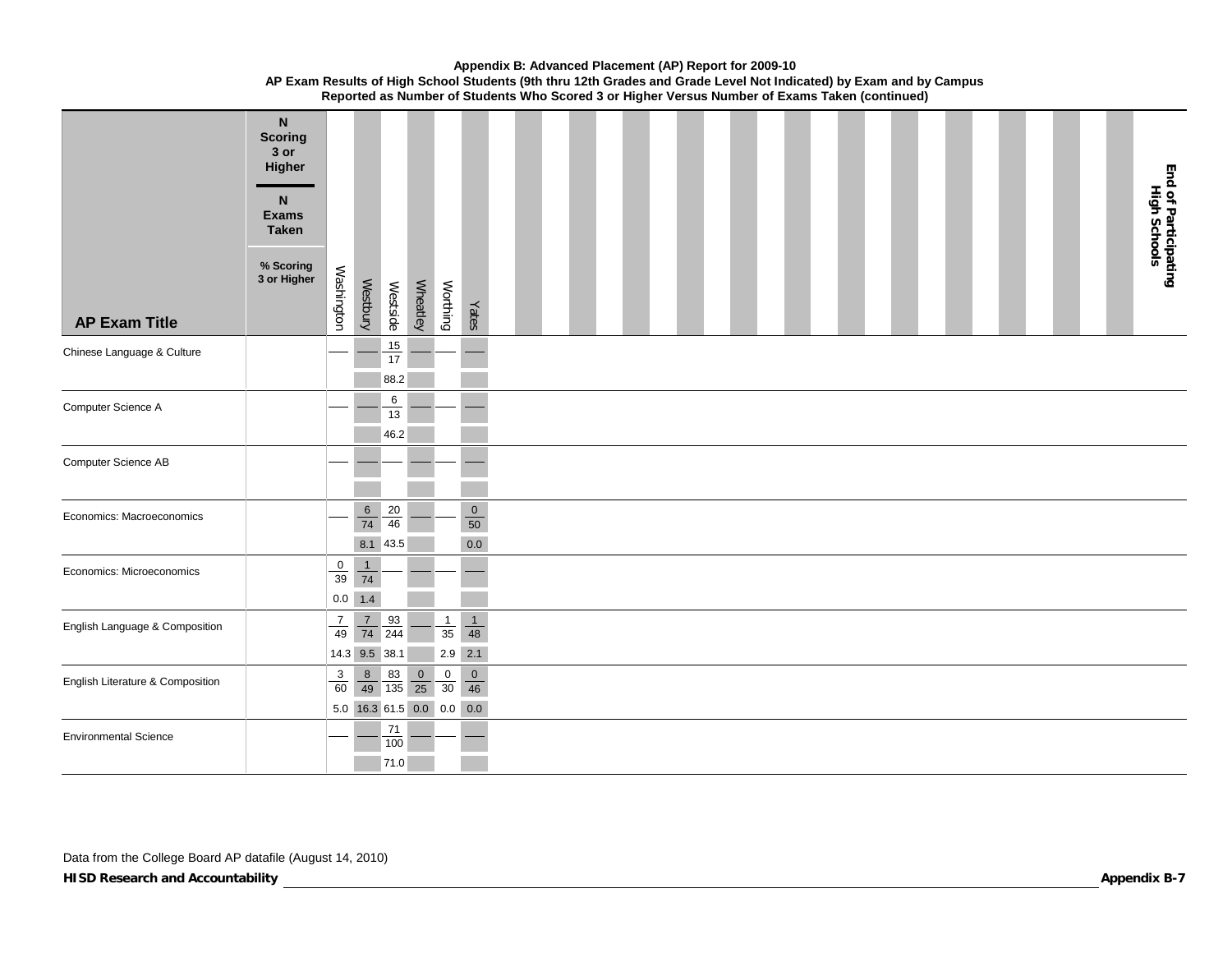|                                      | N<br><b>Scoring</b><br>3 or<br>Higher<br>N<br><b>Exams</b><br><b>Taken</b> |            |                                                                                             |                                                  |          |                |                                |  |  |  |  |  |  |  |  |  |  |  | End of Participating<br>High Schools |
|--------------------------------------|----------------------------------------------------------------------------|------------|---------------------------------------------------------------------------------------------|--------------------------------------------------|----------|----------------|--------------------------------|--|--|--|--|--|--|--|--|--|--|--|--------------------------------------|
| <b>AP Exam Title</b>                 | % Scoring<br>3 or Higher                                                   | Washington | Westbury                                                                                    | Westside                                         | Wheatley | Worthing       | Yates                          |  |  |  |  |  |  |  |  |  |  |  |                                      |
| European History                     |                                                                            |            |                                                                                             | $\,6\,$<br>$\overline{8}$<br>75.0                |          |                |                                |  |  |  |  |  |  |  |  |  |  |  |                                      |
| French Language                      |                                                                            |            |                                                                                             | $\mathbf{1}$<br>19<br>5.3                        |          |                |                                |  |  |  |  |  |  |  |  |  |  |  |                                      |
| French Literature                    |                                                                            |            |                                                                                             |                                                  |          |                |                                |  |  |  |  |  |  |  |  |  |  |  |                                      |
| German Language                      |                                                                            |            |                                                                                             | $\star$<br>$\overline{4}$<br>$\star$             |          |                |                                |  |  |  |  |  |  |  |  |  |  |  |                                      |
| Government & Politics: Comparative   |                                                                            |            | $\overline{0}$<br>74<br>0.0                                                                 | $\pmb{\ast}$<br>$\mathbf{1}$<br>$\star$          |          |                |                                |  |  |  |  |  |  |  |  |  |  |  |                                      |
| Government & Politics: United States |                                                                            |            | $\frac{0}{50}$ $\frac{1}{76}$ $\frac{65}{111}$ $\frac{0}{20}$<br>$0.0$ 1.3 58.6 0.0 0.0 0.0 |                                                  |          | $\frac{0}{25}$ | $\overline{\phantom{0}}$<br>44 |  |  |  |  |  |  |  |  |  |  |  |                                      |
| Human Geography                      |                                                                            |            | 18.2 12.1                                                                                   | $2 \quad 24$<br>$\overline{11}$ $\overline{199}$ |          |                |                                |  |  |  |  |  |  |  |  |  |  |  |                                      |
| Italian Language & Culture           |                                                                            |            |                                                                                             |                                                  |          |                |                                |  |  |  |  |  |  |  |  |  |  |  |                                      |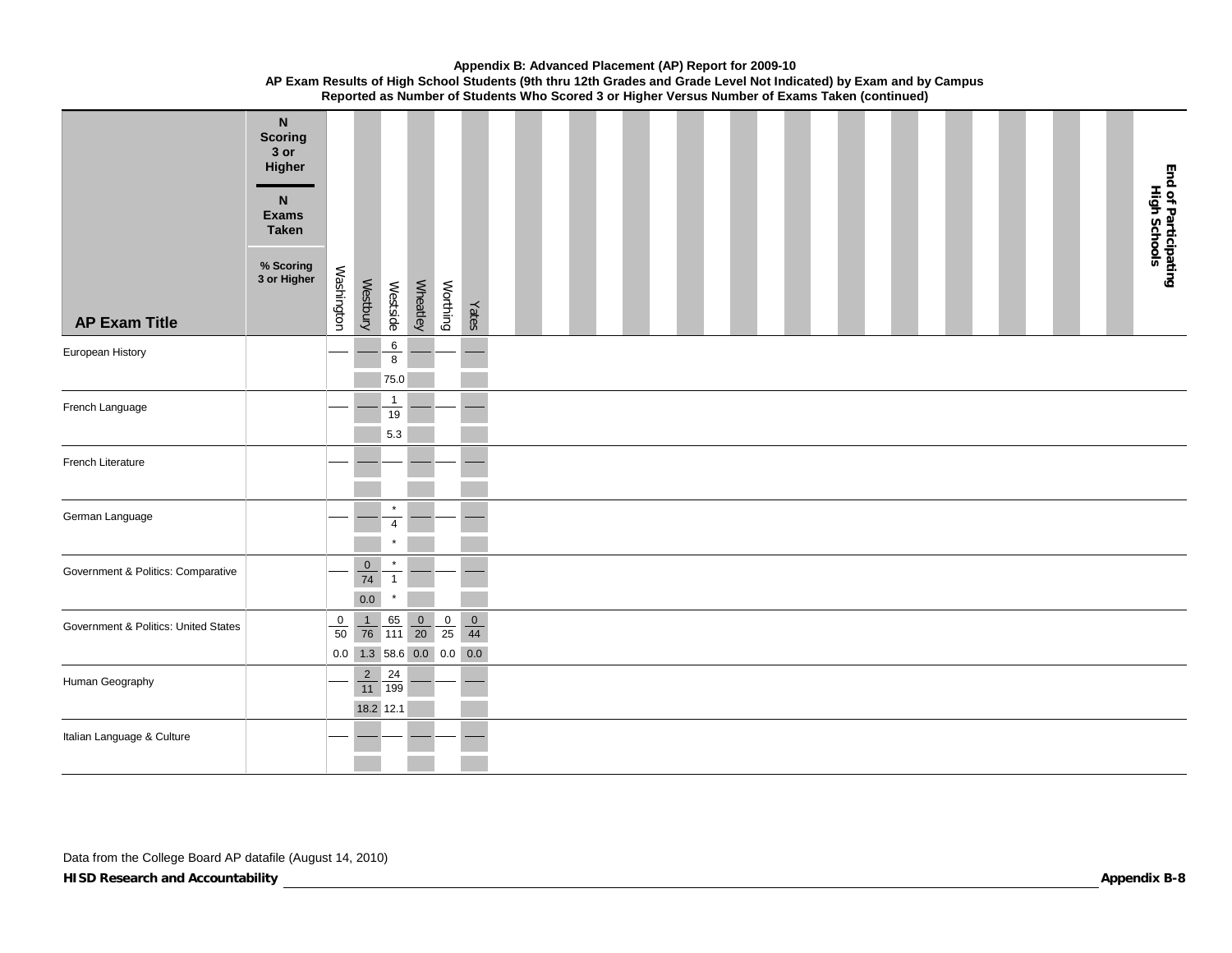|                                     | $\,$ N<br><b>Scoring</b><br>3 or<br>Higher<br>N<br><b>Exams</b><br><b>Taken</b> |                                             |                                      |                                               |          |                                      |                                 |  |  |  |  |  |  |  |  |  |  |  | End of Participating<br>High Schools |
|-------------------------------------|---------------------------------------------------------------------------------|---------------------------------------------|--------------------------------------|-----------------------------------------------|----------|--------------------------------------|---------------------------------|--|--|--|--|--|--|--|--|--|--|--|--------------------------------------|
| <b>AP Exam Title</b>                | % Scoring<br>3 or Higher                                                        | Washington                                  | Westbury                             | Westside                                      | Wheatley | Worthing                             | Yates                           |  |  |  |  |  |  |  |  |  |  |  |                                      |
| Japanese Language & Culture         |                                                                                 |                                             |                                      | $\pmb{\ast}$<br>$\overline{2}$<br>$\star$     |          |                                      |                                 |  |  |  |  |  |  |  |  |  |  |  |                                      |
| Latin: Literature                   |                                                                                 |                                             |                                      |                                               |          |                                      |                                 |  |  |  |  |  |  |  |  |  |  |  |                                      |
| Latin: Vergil                       |                                                                                 |                                             |                                      | $\begin{array}{c} 6 \\ 8 \end{array}$<br>75.0 |          |                                      |                                 |  |  |  |  |  |  |  |  |  |  |  |                                      |
| Music Theory                        |                                                                                 |                                             |                                      | $\frac{5}{8}$<br>62.5                         |          | $\star$<br>$\overline{3}$<br>$\star$ |                                 |  |  |  |  |  |  |  |  |  |  |  |                                      |
| Physics B                           |                                                                                 | $\overline{0}$<br>$\overline{5}$<br>$0.0\,$ |                                      | 20<br>21<br>95.2                              |          |                                      |                                 |  |  |  |  |  |  |  |  |  |  |  |                                      |
| Physics C - Electricity & Magnetism |                                                                                 |                                             |                                      | $6\phantom{.}6$<br>$\overline{7}$<br>85.7     |          |                                      |                                 |  |  |  |  |  |  |  |  |  |  |  |                                      |
| Physics C - Mechanics               |                                                                                 |                                             |                                      | $\overline{9}$<br>9<br>100.0                  |          |                                      | $\overline{0}$<br>10<br>$0.0\,$ |  |  |  |  |  |  |  |  |  |  |  |                                      |
| Psychology                          |                                                                                 |                                             | $\star$<br>$\overline{2}$<br>$\star$ | 78<br>84<br>92.9                              |          |                                      |                                 |  |  |  |  |  |  |  |  |  |  |  |                                      |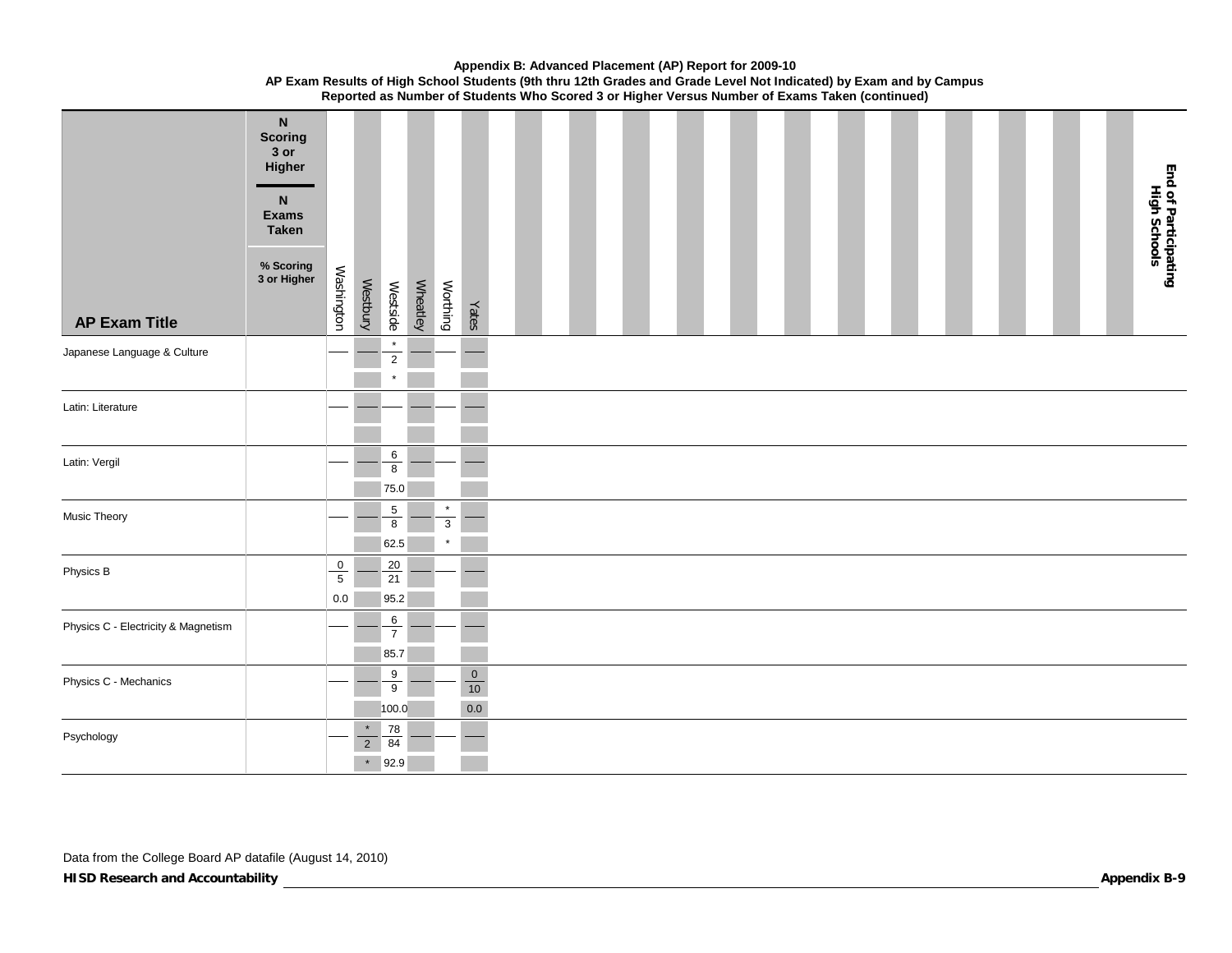|                       | N<br><b>Scoring</b><br>$3$ or<br>Higher<br>N<br><b>Exams</b><br><b>Taken</b> |                                           |                                      |                                                |          |                                         |                          |  |  |  |  |  |  |  |  |  |  |  | End of Participating<br>High Schools |
|-----------------------|------------------------------------------------------------------------------|-------------------------------------------|--------------------------------------|------------------------------------------------|----------|-----------------------------------------|--------------------------|--|--|--|--|--|--|--|--|--|--|--|--------------------------------------|
| <b>AP Exam Title</b>  | % Scoring<br>3 or Higher                                                     | Washington                                | Westbury                             | Westside                                       | Wheatley | Worthing                                | Yates                    |  |  |  |  |  |  |  |  |  |  |  |                                      |
| Spanish Language      |                                                                              | $\pmb{\ast}$<br>$\overline{4}$<br>$\star$ | 42<br>61.8 61.4                      | 127<br>$\frac{1}{68}$ 207                      |          | $\mathbf{3}$<br>$6\overline{6}$<br>50.0 |                          |  |  |  |  |  |  |  |  |  |  |  |                                      |
| Spanish Literature    |                                                                              |                                           |                                      | $\frac{12}{15}$<br>80.0                        |          |                                         | $\frac{0}{7}$<br>$0.0\,$ |  |  |  |  |  |  |  |  |  |  |  |                                      |
| <b>Statistics</b>     |                                                                              |                                           | $\star$<br>$\overline{4}$<br>$\star$ | 8<br>9<br>88.9                                 |          |                                         |                          |  |  |  |  |  |  |  |  |  |  |  |                                      |
| United States History |                                                                              | $\overline{1}$<br>$\overline{34}$<br>2.9  | 1.4 22.0 0.0 2.8 0.0                 | $\frac{1}{69}$ $\frac{51}{232}$ $\frac{0}{24}$ |          | $\overline{1}$<br>36                    | $\frac{0}{48}$           |  |  |  |  |  |  |  |  |  |  |  |                                      |
| World History         |                                                                              | $\frac{2}{53}$                            | 3.8 16.0 34.2                        | $\frac{13}{81}$ $\frac{89}{260}$               |          |                                         | $\frac{0}{30}$<br>0.0    |  |  |  |  |  |  |  |  |  |  |  |                                      |